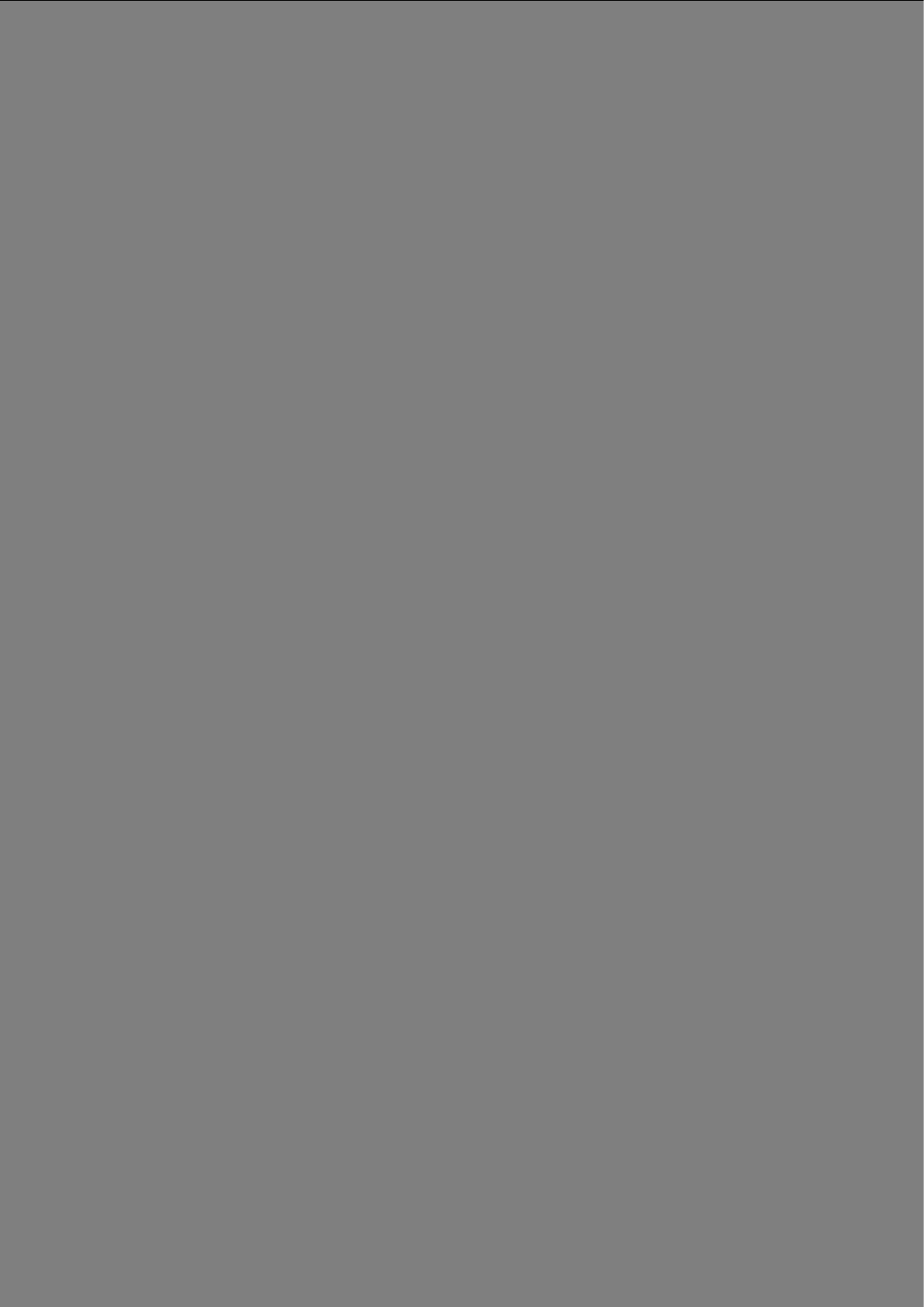## **Table of Contents**

| 2.1 |  |
|-----|--|
|     |  |
| 3.1 |  |

**Appendix 1:** CUA Monthly Updates (April, July and August)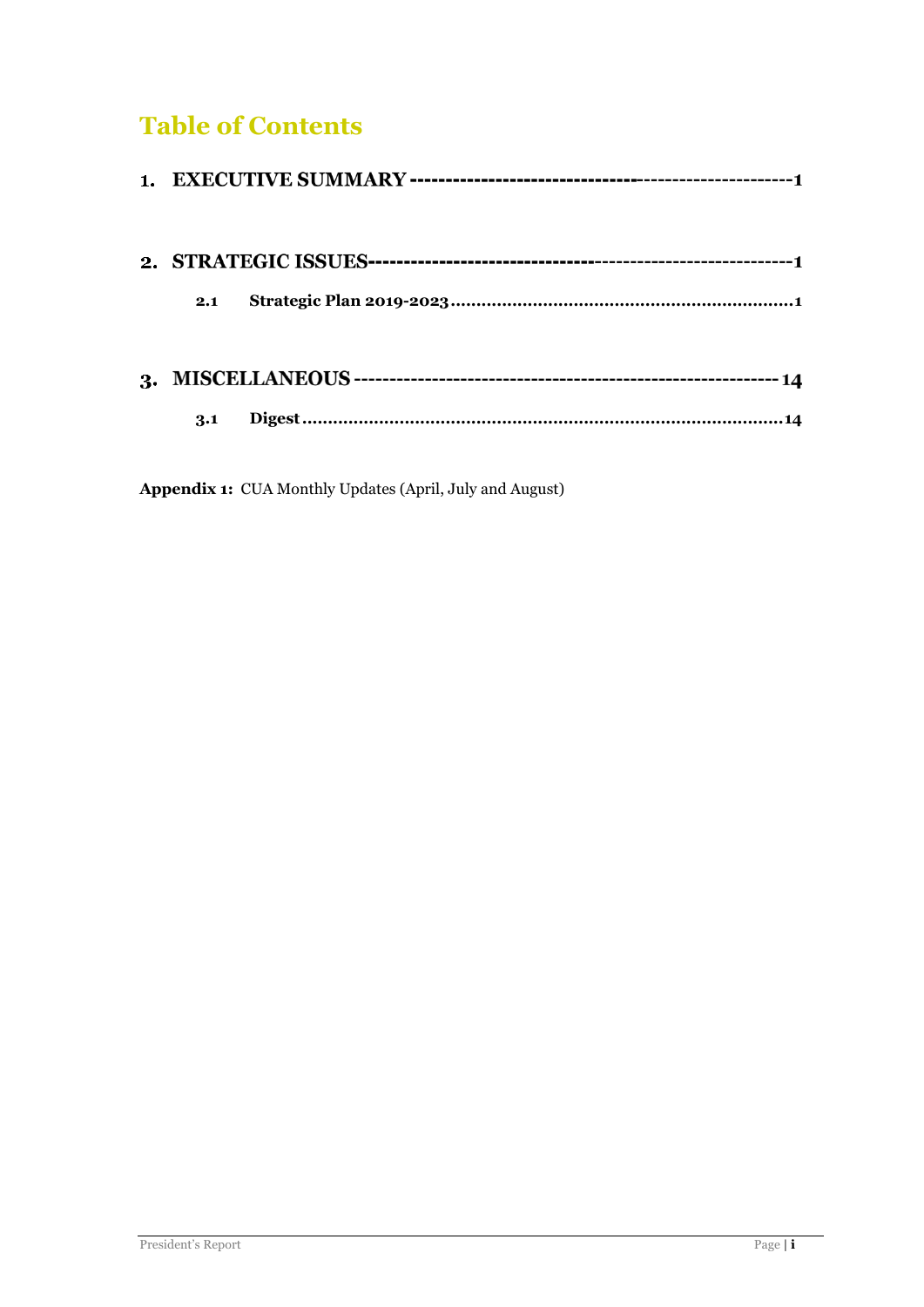### **EXECUTIVE SUMMARY**

This year's annual report takes on a different format. In previous years I have attempted to capture ongoing activity by reference to the President's reports that are presented at each of the Governing Body meetings. During the year following a discussion among Governing Body members it was suggested that these reports were too broad in nature and should be restricted to a number of pertinent issues.

To this end and given the implementation of our Strategic Plan 2019-23, it was agreed that a template should be developed to measure progress against stated strategic objectives. This template was developed and focussed on specific objectives that were more prominent in the respective semester. For the academic year 2019/20 the template was tabled at Governing Body on three occasions. In the attached report I have endeavoured to include the updates made at the individual Governing Body meetings and to include a summary at the end of the academic year.

In March 2020 the COVID-19 public health restrictions were imposed. The Institute's Governing Body decided to continue its meetings in an on-line format. This continued from March until September and has continued in to this academic year.

In analysing this year's report, it is fair to say it has been "a year like no other". As we came to the end of August 2020 there was a degree of optimism around and we were confident of returning to some sort of normality through this academic year. As we all know now this was false optimism and the 2020/21 academic year has proven even more challenging.

Great credit is due to all staff and students who ensured that the Institute continued to function through very difficult times. When the Institute was closed in March 2020 we understood it would be for a short period of time but this continued right through until the end of August. This year's report concentrates on specific strategic objectives that were progressed throughout the year and as mentioned in last year's report the move to Technological University has now become a reality. As we look forward to the academic year 2020/21 we hope that as a nation we can come to terms with the impact of COVID-19 and get back to some sort of normality from September 2021.

#### $2.$ **STRATEGIC ISSUES**

#### <span id="page-3-0"></span>*2.1 Strategic Plan 2019-2023*

The Strategic Plan was launched by Minister for Education and Skills, Joe McHugh, TD on Friday, 4 October 2019. The President adopted a reporting mechanism to Governing Body to measure performance against strategic objectives. The following collates the Institute's performance over the last academic year and outlines progress at three distinct timelines.

Under each objective a set of actions is detailed, appropriate baseline (BL) data and performance indicators (PIs) are set out, the comments section is used to provide clarity and track ongoing issues, and a final summary at the end of the academic year will record progress achieved.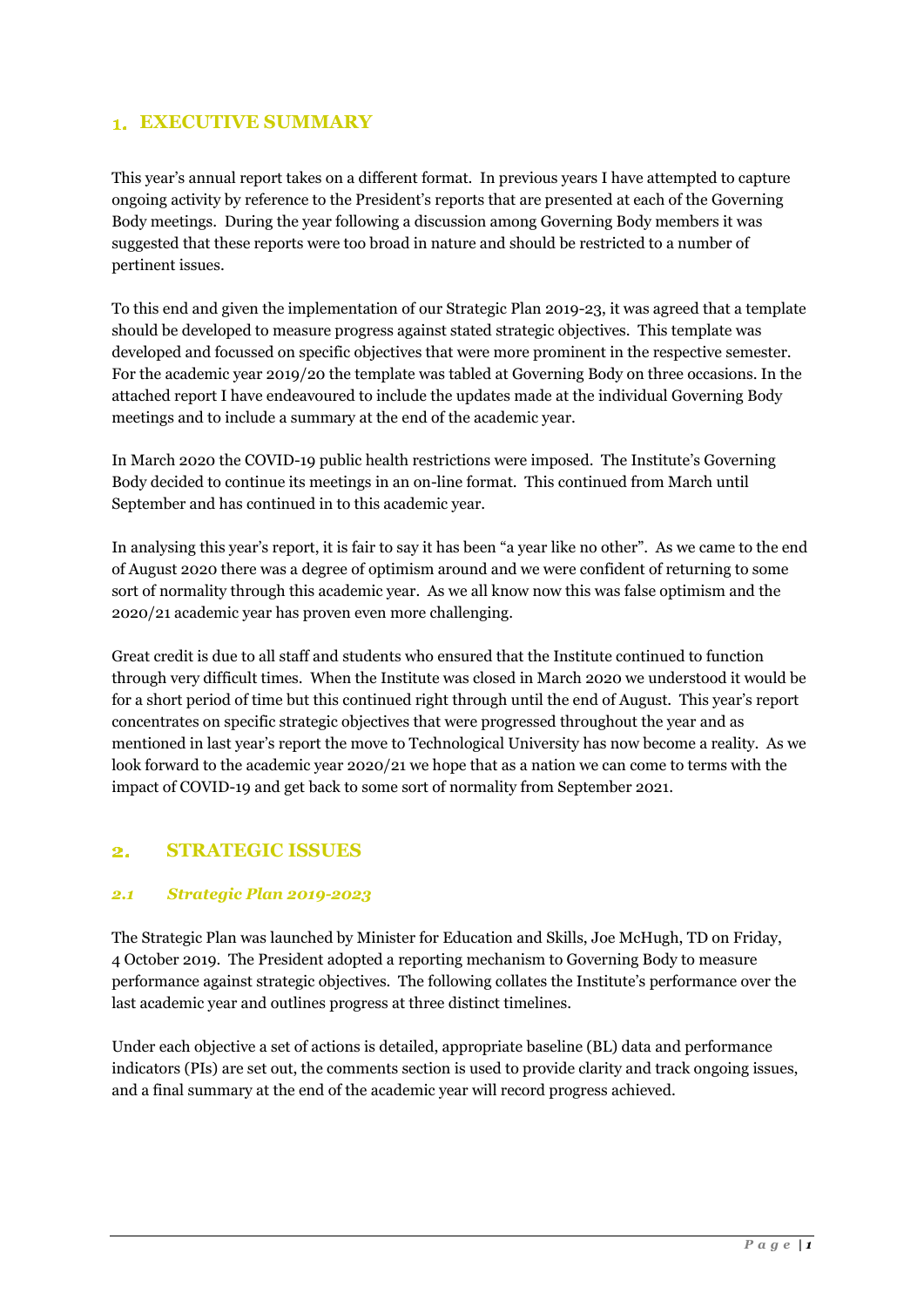|  | Priority Objectives (O) for Academic Year (AY) 2019/20 are highlighted below: |  |
|--|-------------------------------------------------------------------------------|--|
|  |                                                                               |  |

| <b>Teaching, Learning &amp;</b>          | <b>Student Experience</b>               | Quality                                  |
|------------------------------------------|-----------------------------------------|------------------------------------------|
| <b>Assessment</b>                        |                                         |                                          |
|                                          | <b>06 - Campus Development</b>          | <b>O11</b> - Programme Quality           |
| <b>O1</b> -T&L Initiatives and National  | O7 - Student Voice                      | <b>O12</b> - Quality Reporting           |
| Forum Engagement                         | <b>O8</b> -Student Services             | O13 - Athena SWAN / Gender               |
| <b>O2</b> - Equity of Access             | <b>O9</b> - Internationalisation        | <b>Action Plan</b>                       |
| <b>O3</b> - Digital Transformation       | O10 -Health, Wellbeing and              | <b>O14 - Interdisciplinary</b>           |
| <b>O4 - Modes of Delivery</b>            | <b>Sport</b>                            | <b>Programmes</b>                        |
| $O5$ - Employability                     |                                         | <b>O15</b> - Student Transition and      |
|                                          |                                         | Retention                                |
|                                          |                                         |                                          |
| <b>Education Partnerships and</b>        | <b>Research</b>                         | Leadership, Compliance &                 |
| <b>Regional Engagement</b>               |                                         | <b>Resource Utilisation</b>              |
|                                          | <b>O21</b> - Prioritised Research Areas |                                          |
| <b>O16 - Technological</b>               | <b>O22 - Research Model</b>             | <b>O26</b> - Professional Development of |
| <b>University</b>                        | <b>O23 - Research Partner</b>           | Staff                                    |
| <b>O17 - Cross-border FE HE</b>          | <b>Collaboration</b>                    | <b>O27 - Institutional Research</b>      |
| <b>Cluster</b>                           | <b>O24</b> - Research Supports for      | <b>Office and Quality Office</b>         |
| <b>O18</b> - Enterprise, Innovation $\&$ | <b>Students</b>                         | <b>O28 - Institute Restructuring</b>     |
| Regional Engagement                      | <b>O25</b> - Research Supports for      | <b>O29</b> - Action Planning and         |
| <b>O19</b> - North West Innovation Lab   | Staff                                   | Resourcing                               |
| <b>O20</b> - Community, Culture, and     |                                         | <b>O30</b> - Compliance & Regulation     |
| Irish Language                           |                                         |                                          |

|                      | Themes for Strategic Plan 2019-2023                                                                                                                      |                |                                                      |  |
|----------------------|----------------------------------------------------------------------------------------------------------------------------------------------------------|----------------|------------------------------------------------------|--|
| Code                 | Themes (T): Actions associated with themes for AY 2019/20                                                                                                | Time-<br>frame | <b>Objectives</b>                                    |  |
| T <sub>1</sub>       | <b>Education for the Future:</b><br>Map the theme against 2 to 4 appropriate strategic domains to select<br>prioritised actions for AY 2019/20.          | $Sept - Aug$   | 03, 022,<br>O <sub>2</sub> 3                         |  |
| T <sub>2</sub>       | <b>Student Partnership</b><br>Map the theme against 2 to 4 appropriate strategic domains to select<br>prioritised actions for AY 2019/20.                | $Sept - Aug$   | O <sub>6</sub> , O <sub>9</sub> ,<br>O <sub>13</sub> |  |
| <b>T3</b>            | <b>Equality, Diversity, and Inclusion</b><br>Map the theme against 2 to 4 appropriate strategic domains to select<br>prioritised actions for AY 2019/20. | $Sept - Aug$   | 013, 028                                             |  |
| <b>T4</b>            | <b>Collaborative and Connected</b><br>Map the theme against 2 to 4 appropriate strategic domains to select<br>prioritised actions for AY 2019/20.        | $Sept - Aug$   | O9, O14,<br>016, 017,<br>O <sub>27</sub>             |  |
| <b>T<sub>5</sub></b> | Sustainability<br>Map the theme against 2 to 4 appropriate strategic domains to select<br>prioritised actions for AY 2019/20.                            | $Sept - Aug$   | 06, 028                                              |  |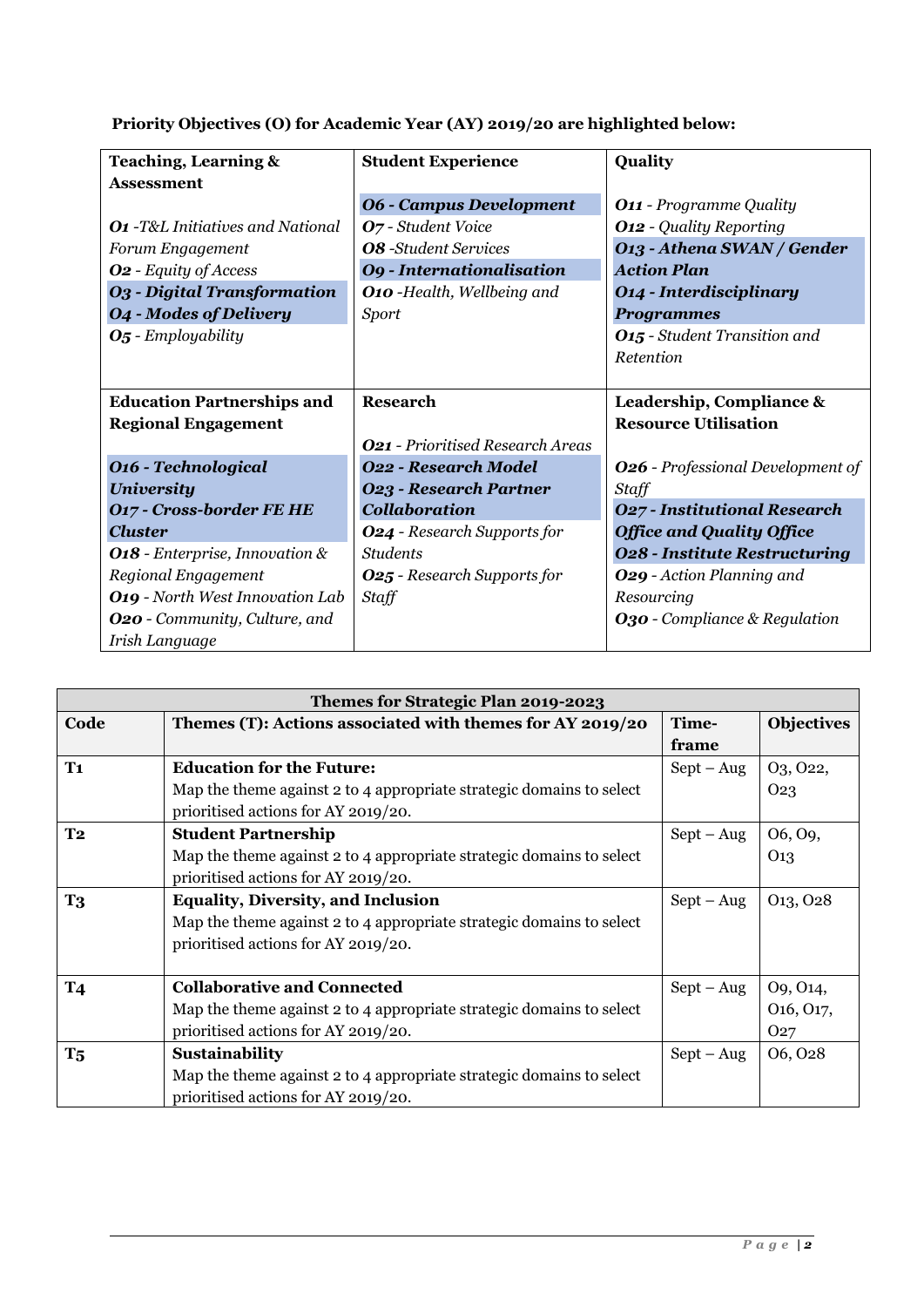| <b>Teaching, Learning &amp; Assessment</b> |                                                                                     |              |                |  |  |
|--------------------------------------------|-------------------------------------------------------------------------------------|--------------|----------------|--|--|
| Code                                       | Objective (O): Actions for AY 2019/20<br><b>Time-frame</b><br>Lead                  |              |                |  |  |
| <b>O3</b>                                  | <b>Digital Transformation</b>                                                       | $Sept - Aug$ | VP AAR /       |  |  |
|                                            |                                                                                     |              | <b>VP REEA</b> |  |  |
| Action(s)                                  | Continue with the iNOTE project to deliver innovation in course delivery<br>1.      |              |                |  |  |
|                                            | methods across the Institute with our partners in the CUA.                          |              |                |  |  |
|                                            | Examine opportunities available through the Human Capital Initiative to<br>2.       |              |                |  |  |
|                                            | progress LYIT's ambition for digital transformation.                                |              |                |  |  |
|                                            | Commence an assessment of the steps required to progress the Institute's<br>3.      |              |                |  |  |
|                                            | ambitions under digital transformation.                                             |              |                |  |  |
| <b>BL</b> and <b>PIs</b>                   | BL - LYIT's profile in terms of the programme delivery, programme content,          |              |                |  |  |
|                                            | students' digital skills, staff digital skills, and Institute service provision.    |              |                |  |  |
| <b>Comments</b>                            |                                                                                     |              |                |  |  |
| November 2019                              | Strong commitment to iNOTE project is evident via the CUA.                          |              |                |  |  |
|                                            | Institute submissions for HCI funding for existing STEM programmes was<br>٠         |              |                |  |  |
|                                            | submitted at the start of November.                                                 |              |                |  |  |
|                                            | A key phase of the HCI will be launched by the HEA in December 2019.                |              |                |  |  |
| February 2020                              | HCI Pillar 2 funding application for additional places on STEM programmes           |              |                |  |  |
|                                            | was successful. 146 additional places on 13 programmes have been approved.          |              |                |  |  |
|                                            | HCI Pillar 3 submissions are currently being developed. There will be a<br>٠        |              |                |  |  |
|                                            | significant submission with our CUA partners, led by IT Sligo and the               |              |                |  |  |
|                                            | Institute is considering an individual submission. The closing date for this        |              |                |  |  |
|                                            | submission is 24 March 2020.                                                        |              |                |  |  |
|                                            | The Head of Flexible and Online Learning is currently offering staff                |              |                |  |  |
|                                            | development opportunities to upskill in the provision of online programmes.         |              |                |  |  |
|                                            | PROGRESS survey completed to support professional development of staff.<br>٠        |              |                |  |  |
|                                            |                                                                                     |              |                |  |  |
| September 2020                             | Three HCI submissions have been made to the HEA but there has been no               |              |                |  |  |
|                                            | decision on these as yet.                                                           |              |                |  |  |
|                                            | Given the onset of Covid-19 the work of the Head of Flexible and On-line            |              |                |  |  |
|                                            | learning has been invaluable in providing support to staff and students.            |              |                |  |  |
|                                            | Findings from the PROGRESS Survey are now available.<br>٠                           |              |                |  |  |
| <b>Summary</b>                             | Covid-19 has accelerated the work of the Institute in the context of digital        |              |                |  |  |
|                                            | transformation. While the focus had been on the support for staff and students to   |              |                |  |  |
|                                            | get to the end of the last academic year the focus now has moved to preparation     |              |                |  |  |
|                                            | for the new academic year which will see a blended delivery model including both    |              |                |  |  |
|                                            | on-line and face-to-face delivery. It is important in this context that pedagogical |              |                |  |  |
|                                            | issues remain at the forefront.                                                     |              |                |  |  |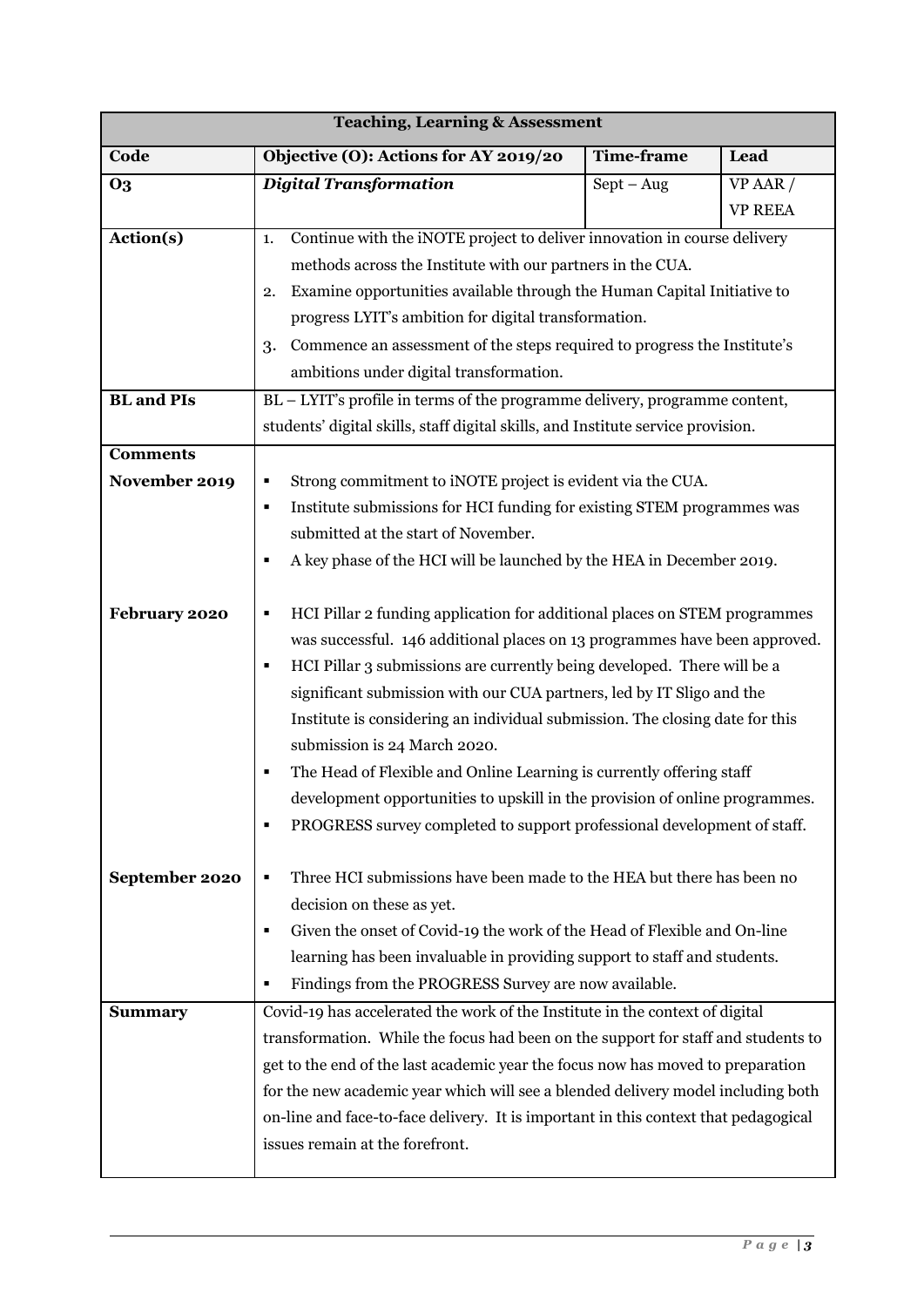| <b>O4</b>         | <b>Modes of Delivery</b>                                                                      | $Sept - Aug$ | <b>VP REEA</b> |  |
|-------------------|-----------------------------------------------------------------------------------------------|--------------|----------------|--|
| Action(s)         | Appoint a Flexible and On-line Learning Manager to progress opportunities<br>1.               |              |                |  |
|                   | identified in Strategic Plan 2019-2023.                                                       |              |                |  |
|                   | Examine the opportunities available via Springboard+ to more<br>2.                            |              |                |  |
|                   | comprehensively address the work-based learning agenda.                                       |              |                |  |
| <b>BL</b> and PIs | BL - LYIT profile in terms of programme delivery for the 2018/19 academic year.               |              |                |  |
| <b>Comments</b>   |                                                                                               |              |                |  |
| November 2019     | An Instructional Designer has also been appointed to support the Institute's on-              |              |                |  |
|                   | line and flexible learning activities. This individual will take up his post shortly.         |              |                |  |
|                   |                                                                                               |              |                |  |
| February 2020     | The Instructional Designer is now in place.<br>٠                                              |              |                |  |
|                   | The Institute is currently compiling its Springboard application for 2020/21<br>п             |              |                |  |
|                   | with a closing date 5 March 2020.                                                             |              |                |  |
|                   | There has been a significant increase in the number of students studying                      |              |                |  |
|                   | online - 176 students (October census 2019)                                                   |              |                |  |
|                   |                                                                                               |              |                |  |
| September 2020    | The original Instructional Designer has now left the Institute for a job<br>٠                 |              |                |  |
|                   | elsewhere. In the context of the accelerated on-line provision two                            |              |                |  |
|                   | instructional designers have been appointed over the summer period and a                      |              |                |  |
|                   | Student Studies Advisor has also been recruited.                                              |              |                |  |
|                   | The Institute has secured over 300 places on Springboard programmes for the<br>$\blacksquare$ |              |                |  |
|                   | next academic year. The recruitment onto these programmes has been                            |              |                |  |
|                   | significant and a final position will be presented at the next meeting of the                 |              |                |  |
|                   | Governing Body.                                                                               |              |                |  |
| <b>Summary</b>    | It is important from the Institute's perspective that we maximise our return from             |              |                |  |
|                   | both the HCI and Springboard initiatives. This is competitive based funding and               |              |                |  |
|                   | early indications this year suggest that enrolment on Springboard programmes                  |              |                |  |
|                   | will be higher than in previous years and this will allow the institute to draw down          |              |                |  |
|                   | substantial funding.                                                                          |              |                |  |
|                   |                                                                                               |              |                |  |

| <b>Student Experience</b> |                                                                                    |                   |               |  |
|---------------------------|------------------------------------------------------------------------------------|-------------------|---------------|--|
| Code                      | Objective (O): Actions for AY 2019/20                                              | <b>Time-frame</b> | Lead          |  |
| <b>O6</b>                 | <b>Campus Development</b>                                                          | $Sept - Aug$      | <b>VP FCS</b> |  |
| Action(s)                 | Continue the ongoing upgrade of the Killybegs campus which includes a new          |                   |               |  |
|                           | library and state-of-the-art education facilities.                                 |                   |               |  |
|                           | Consult stakeholders and agree plans for the $\epsilon$ 20m extension of the<br>2. |                   |               |  |
|                           | Letterkenny campus.                                                                |                   |               |  |
|                           | Commence renovation work at CoLab to provide additional accommodation<br>3.        |                   |               |  |
|                           | for approx. 60 research students.                                                  |                   |               |  |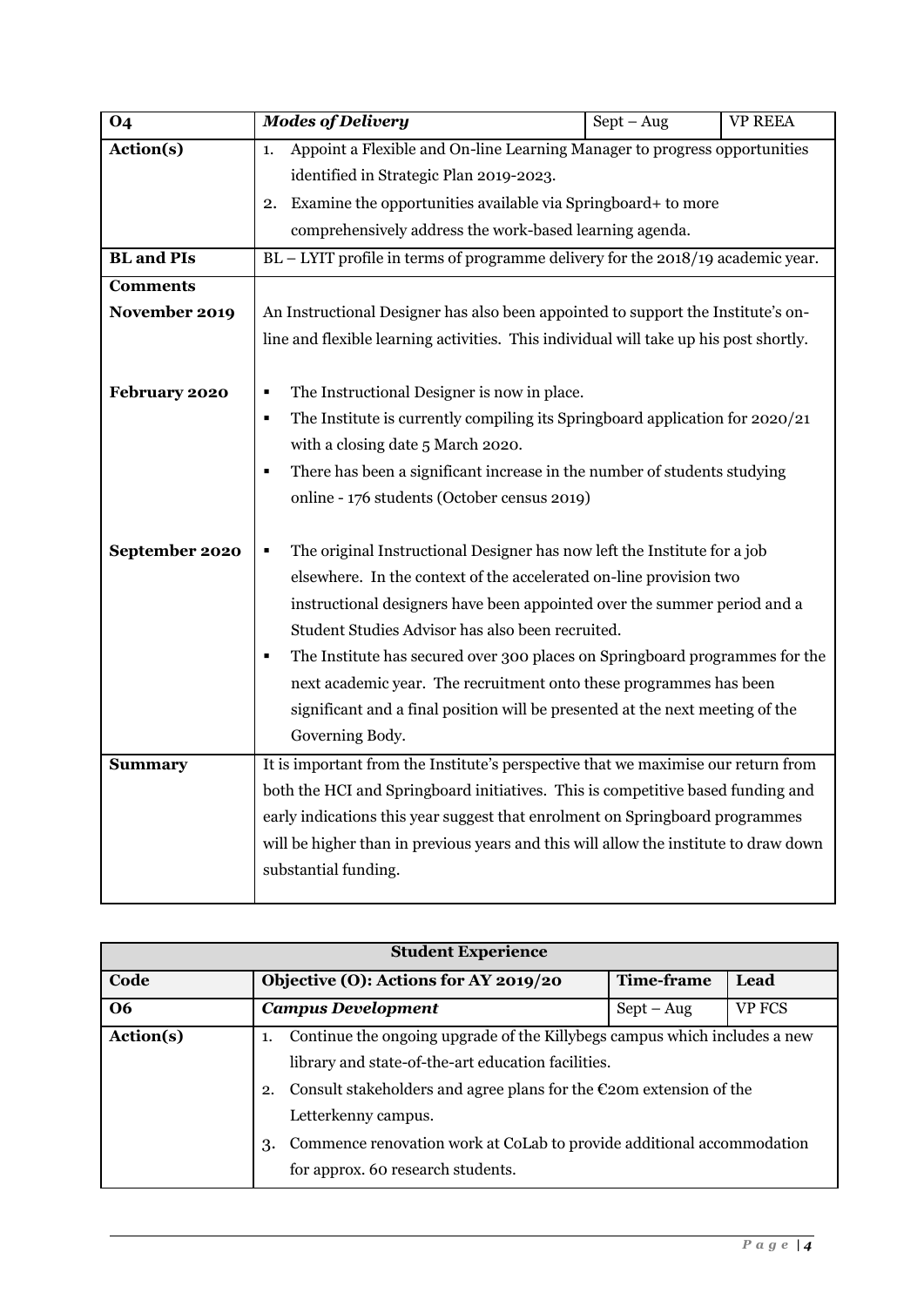| <b>BL</b> and <b>PIs</b> | BL - state of LYIT building stock at 30 June 2019. PIs are set out in the contracts              |  |
|--------------------------|--------------------------------------------------------------------------------------------------|--|
|                          | for each of the 3 projects.                                                                      |  |
| <b>Comments</b>          |                                                                                                  |  |
| November 2019            | Key elements of the project in Killybegs have been already completed,<br>1.                      |  |
|                          | including: new bar, new library, collaborative learning space.                                   |  |
|                          | The plans for the new building on the Letterkenny campus were signed off by<br>2.                |  |
|                          | the Institute in a meeting with the NDFA and DoES on Monday, 18                                  |  |
|                          | November. These plans were then presented at a public information evening                        |  |
|                          | and subsequently the plans were submitted for planning permission to                             |  |
|                          | Donegal County Council.                                                                          |  |
|                          | Enabling construction work has commenced at CoLab.<br>3.                                         |  |
|                          |                                                                                                  |  |
| February 2020            | The Institute received $\epsilon_{327}$ k under the Large Scale Sports Infrastructure Fund<br>1. |  |
|                          | to support the development of the Regional Sports activity hub at                                |  |
|                          | Knocknamona.                                                                                     |  |
|                          | The post graduate research centre in CoLab is nearing completion and the<br>2.                   |  |
|                          | President has approached Dr Bill Campbell, Nobel Prize Winner from                               |  |
|                          | Ramelton to lend his name to this facility when completed.                                       |  |
|                          | The Institute is awaiting a decision on the planning application for the<br>3.                   |  |
|                          | extension to the Letterkenny campus.                                                             |  |
|                          |                                                                                                  |  |
| September 2020           | Planning permission has been secured for the planned new extension and<br>1.                     |  |
|                          | funding has been committed for this project by Government in August                              |  |
|                          | 2020. The project will go to tender as part of a bundle with a number of other                   |  |
|                          | institutes in quarter one 2021.                                                                  |  |
|                          | The Postgraduate Research Centre in CoLab costing €660k is now<br>2.                             |  |
|                          | complete. An event to mark the dedication of the centre by Professor Bill                        |  |
|                          | Campbell will be attended by the Minister for Further and Higher Education,                      |  |
|                          | Research, Innovation and Science, Simon Harris, TD and this event will take                      |  |
|                          | place on Monday, 2 November 2020.                                                                |  |
|                          | Work has continued over the summer in the Killybegs campus with a major<br>3.                    |  |
|                          | renovation of the reception and administration offices as well as an extension                   |  |
|                          | to the new library.                                                                              |  |
|                          | A proposal has been completed for the Regional Sports Activity Hub at<br>4.                      |  |
|                          | Knocknamona.                                                                                     |  |
|                          | The Institute has secured $\epsilon_{1,3m}$ under the Energy Efficiency and<br>5.                |  |
|                          | Decarbonisation Pathfinder Programme (EEDPP) for improvements on the                             |  |
|                          | Letterkenny campus.                                                                              |  |
| <b>Summary</b>           | In addition to the above work the Estates Office has been under severe pressure in               |  |
|                          | preparation for college reopening due to Covid-19. This work will allow a safe                   |  |
|                          |                                                                                                  |  |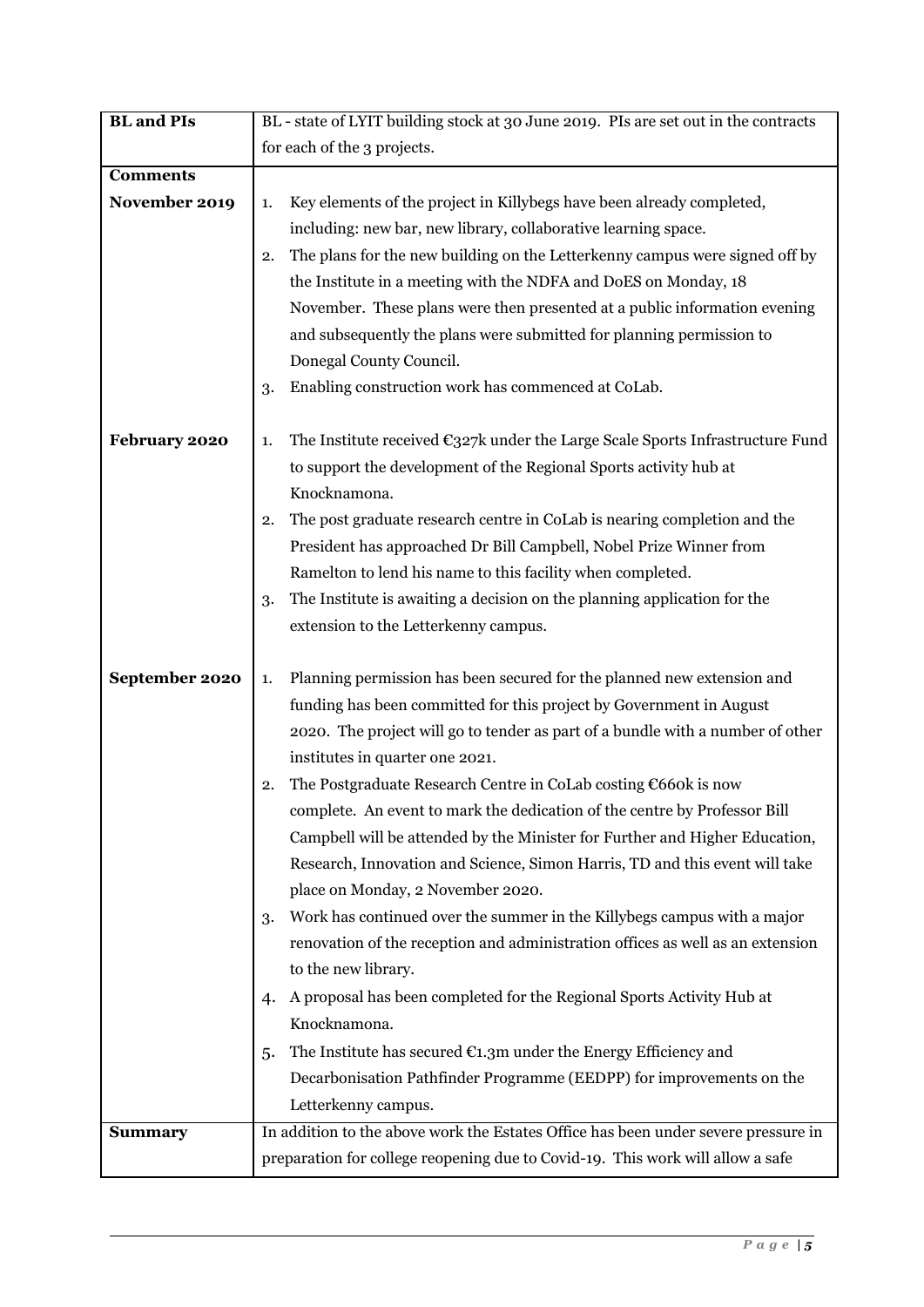|                   | return of staff and students to campus. The appointment of a design team to work                                                                             |              |                |  |
|-------------------|--------------------------------------------------------------------------------------------------------------------------------------------------------------|--------------|----------------|--|
|                   | on the Ocean Innovation Centre at the Killybegs campus will be the next focus.                                                                               |              |                |  |
|                   |                                                                                                                                                              |              |                |  |
|                   | The Estates Manager will make a presentation to the Governing Body on 22                                                                                     |              |                |  |
|                   | September.                                                                                                                                                   |              |                |  |
| O <sub>9</sub>    | <b>Internationalisation</b>                                                                                                                                  | $Sept - Aug$ | <b>VP REEA</b> |  |
| Action(s)         | Build capacity in respect of the International Office with the appointment of<br>1.                                                                          |              |                |  |
|                   | an International Education Manager.                                                                                                                          |              |                |  |
|                   | Work with the academic managers to promote the Institute to international<br>2.                                                                              |              |                |  |
|                   | students continuing the positive trend in international enrolments.                                                                                          |              |                |  |
|                   | Enhance the experience of international students who choose LYIT by<br>3.                                                                                    |              |                |  |
|                   | supporting their integration into campus life and work with regional                                                                                         |              |                |  |
|                   | enterprises to capitalise on the significant potential of this particular student                                                                            |              |                |  |
|                   | cohort.                                                                                                                                                      |              |                |  |
|                   | Develop additional Erasmus agreements and supports to increase the numbers<br>4.                                                                             |              |                |  |
|                   | of incoming and outgoing Erasmus students.                                                                                                                   |              |                |  |
| <b>BL</b> and PIs | BL – numbers of Erasmus incoming and outgoing students and the number of                                                                                     |              |                |  |
|                   | Non-EU fee paying students for the past 5 years.                                                                                                             |              |                |  |
| <b>Comments</b>   |                                                                                                                                                              |              |                |  |
| November 2019     | International Education Manager was appointed at the start of September<br>1.                                                                                |              |                |  |
|                   | 2019.                                                                                                                                                        |              |                |  |
|                   | Non-EU registered student numbers in 2019/20 was 214.<br>2.                                                                                                  |              |                |  |
|                   | Significant recruitment activity is ongoing for the next academic year.<br>3.                                                                                |              |                |  |
|                   |                                                                                                                                                              |              |                |  |
| February 2020     | The Institute hosted a very successful Chinese New Year celebration which was<br>1.                                                                          |              |                |  |
|                   | organised by the Chinese and Malaysian society.<br>The Institute has taken all precautions with respect to the Coronavirus and has                           |              |                |  |
|                   | 2.                                                                                                                                                           |              |                |  |
|                   | followed the protocols outlined by the Department of Health.                                                                                                 |              |                |  |
|                   | The Institute has developed a new promotional video for international<br>3.                                                                                  |              |                |  |
|                   | students and this has recently gone live.                                                                                                                    |              |                |  |
|                   | A new online application system for non EU International students designed<br>4.<br>to streamline manual processes has been implemented and integrated with  |              |                |  |
|                   |                                                                                                                                                              |              |                |  |
|                   | LYITs own internal systems.                                                                                                                                  |              |                |  |
| September 2020    |                                                                                                                                                              |              |                |  |
|                   | Recruitment of international students has continued and while the impact of<br>1.<br>Covid-19 has had an adverse effect, the Institute still intends to have |              |                |  |
|                   | approximately 130 international students studying at LYIT this year.                                                                                         |              |                |  |
| <b>Summary</b>    | A significant effort has been made over the summer to mitigate the negative                                                                                  |              |                |  |
|                   | impact of Covid-19 on international student recruitment. This has required                                                                                   |              |                |  |
|                   | ongoing work by the International Office to ensure that potential students were                                                                              |              |                |  |
|                   |                                                                                                                                                              |              |                |  |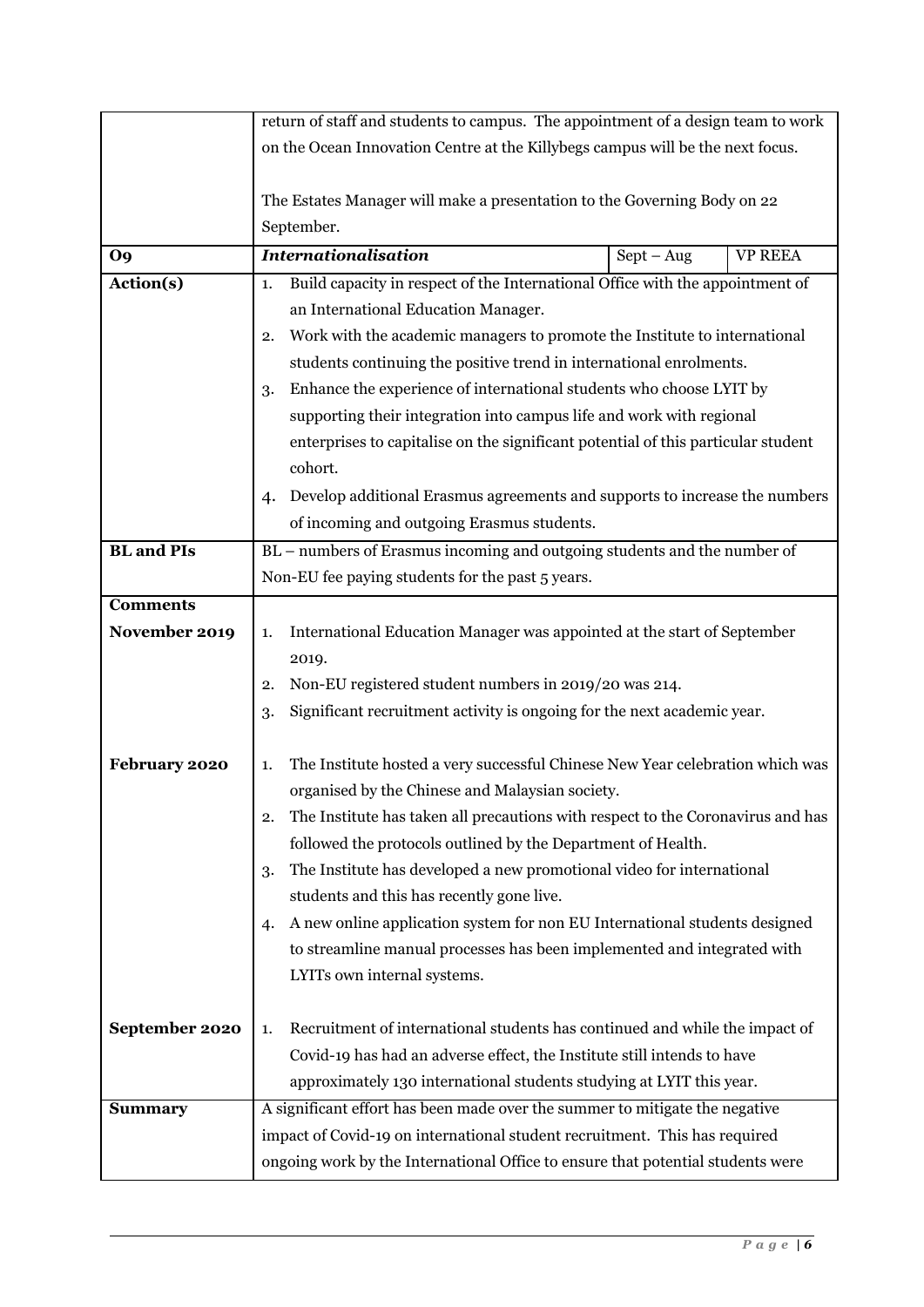|                                  | updated on changes to the situation in the Republic of Ireland. It is great credit to                                                                         |                                                                          |                |  |
|----------------------------------|---------------------------------------------------------------------------------------------------------------------------------------------------------------|--------------------------------------------------------------------------|----------------|--|
|                                  | those involved and the quality of our programmes that students have still chosen                                                                              |                                                                          |                |  |
|                                  | to come to LYIT during this very difficult time.                                                                                                              |                                                                          |                |  |
|                                  | Quality                                                                                                                                                       |                                                                          |                |  |
| Code                             | Objective (O): Actions for AY 2019/20                                                                                                                         | <b>Time-frame</b>                                                        | Lead           |  |
| 013                              | Athena SWAN / Gender Action Plan                                                                                                                              | $Sept - Aug$                                                             | <b>VP REEA</b> |  |
| Action(s)                        | Identify a senior staff member to further initiatives from Strategic Plan 2019-<br>1.                                                                         |                                                                          |                |  |
|                                  | 2023 in respect of the EDI agenda.                                                                                                                            |                                                                          |                |  |
|                                  | Complete the work on the LYIT Gender Action Plan.<br>2.                                                                                                       |                                                                          |                |  |
|                                  | Prepare a funding request in respect of the HEA Strategic Academic<br>3.                                                                                      |                                                                          |                |  |
|                                  | Leadership Initiative (SALI).                                                                                                                                 |                                                                          |                |  |
|                                  | Commence work on the Institute's application for an Athena Swan Bronze<br>4.                                                                                  |                                                                          |                |  |
|                                  | Award.                                                                                                                                                        |                                                                          |                |  |
| <b>BL</b> and PIs                | BL - The SALI funding application required the compilation of a gender profile of                                                                             |                                                                          |                |  |
|                                  | LYIT staff grades.                                                                                                                                            |                                                                          |                |  |
| <b>Comments</b><br>November 2019 | 1.                                                                                                                                                            |                                                                          |                |  |
|                                  | Dr Lynn Ramsey has been reassigned as Director of EDI to progress initiatives<br>under this heading and to progress the Institute's application for an Athena |                                                                          |                |  |
|                                  | Swan Bronze Award.                                                                                                                                            |                                                                          |                |  |
|                                  | LYIT Gender Action Plan has been approved by Governing Body.<br>2.                                                                                            |                                                                          |                |  |
|                                  | LYIT submitted its SALI application prior for the application deadline of 18<br>3.                                                                            |                                                                          |                |  |
|                                  | October 2019.                                                                                                                                                 |                                                                          |                |  |
|                                  |                                                                                                                                                               |                                                                          |                |  |
| February 2020                    | The Institute's SALI application was unsuccessful with only three IOTs<br>1.                                                                                  |                                                                          |                |  |
|                                  | receiving approval for any posts under this call.                                                                                                             |                                                                          |                |  |
|                                  | The LYIT Athena Swan Self-assessment Team (SAT) was established before                                                                                        |                                                                          |                |  |
|                                  | Christmas and a schedule of activity has been outlined for 2020. This                                                                                         |                                                                          |                |  |
|                                  | commenced with a training session on 31 January 2020.                                                                                                         |                                                                          |                |  |
|                                  | 3.                                                                                                                                                            | A major staff survey is currently being developed which will provide the |                |  |
|                                  | majority of material for the Institute's Athena Swan application.                                                                                             |                                                                          |                |  |
| September 2020                   |                                                                                                                                                               |                                                                          |                |  |
|                                  | The Institute is still on target for a November 2020 submission for the Athena<br>1.<br>Swan Bronze Award.                                                    |                                                                          |                |  |
|                                  | The Governing Body Gender Equality Sub-Committee met on the morning of<br>2.                                                                                  |                                                                          |                |  |
|                                  | 22 September to receive an update on progress to date.                                                                                                        |                                                                          |                |  |
|                                  | A number of very successful events including the inaugural leadership series<br>3.                                                                            |                                                                          |                |  |
|                                  | has been undertaken as part of this process and the Athena Swan SAT Group                                                                                     |                                                                          |                |  |
|                                  | has been very busy analysing the data emerging from the Staff survey.                                                                                         |                                                                          |                |  |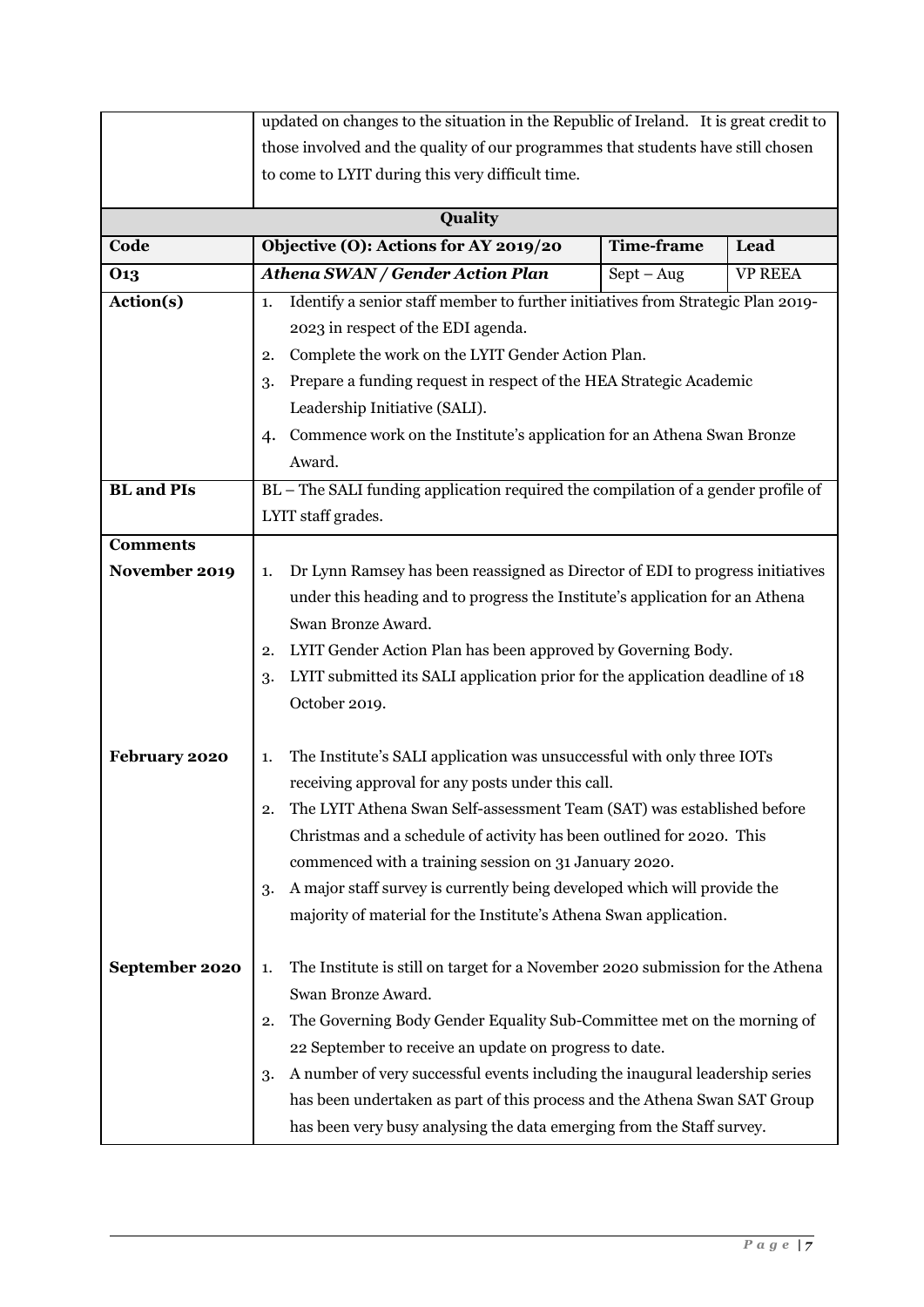| <b>Summary</b>    | There has been significant collaboration on an institute wide basis through the      |              |               |  |
|-------------------|--------------------------------------------------------------------------------------|--------------|---------------|--|
|                   | administration of the staff survey and this has highlighted issues that need to be   |              |               |  |
|                   | addressed through our application. The Governing Body will be informed of            |              |               |  |
|                   | progress through its dedicated sub-committee and the final report will be provided   |              |               |  |
|                   | to the Governing Body in due course.                                                 |              |               |  |
| <b>O14</b>        | <b>Interdisciplinary Programmes</b>                                                  | $Sept - Aug$ | <b>VP AAR</b> |  |
| Action(s)         | EB to draft an Academic Plan in line with Strategic Plan 2019-2023 addressing<br>1.  |              |               |  |
|                   | recommendations from IR, PPEs, and CSRs in consultation with the AC.                 |              |               |  |
| <b>BL</b> and PIs | BL - programme portfolio of 30 June 2019 and student numbers for the past five       |              |               |  |
|                   | years.                                                                               |              |               |  |
|                   | PI – development of a plan informed by the SP and quality reviews that can frame     |              |               |  |
|                   | the continued development of an attractive portfolio of high-quality, employment-    |              |               |  |
|                   | focussed programmes.                                                                 |              |               |  |
| <b>Comments</b>   |                                                                                      |              |               |  |
| November 2019     | Draft Academic Programme Plan for 2019-20/2021-22 was tabled at Academic             |              |               |  |
|                   | Council on Friday, 6 December.                                                       |              |               |  |
|                   |                                                                                      |              |               |  |
| February 2020     | The Academic Council is currently considering the draft Academic Programme<br>٠      |              |               |  |
|                   | Plan and the Council will meet on Friday, 14 February.                               |              |               |  |
|                   | New course proposals for 2020 are under consideration by both Academic<br>٠          |              |               |  |
|                   | Council and Executive Board. The Executive Board is specifically concerned           |              |               |  |
|                   | with strategic fit and resource allocation.                                          |              |               |  |
|                   |                                                                                      |              |               |  |
| September 2020    | The Institute is currently offering programmes through the CAO system. It is<br>٠    |              |               |  |
|                   | likely that some indication of acceptances will be available to update the           |              |               |  |
|                   | meeting on 22 September.                                                             |              |               |  |
|                   | At a national level a significant number of additional places have been created<br>п |              |               |  |
|                   | to facilitate this years' leaving cert cohort. LYIT has done particularly well in    |              |               |  |
|                   | this area and will offer additional places in some of our high demand                |              |               |  |
|                   | programmes.                                                                          |              |               |  |
| <b>Summary</b>    | The Institute is offering some new programmes for this academic year but has also    |              |               |  |
|                   | discontinued or paused recruitment on some other programmes.                         |              |               |  |
|                   |                                                                                      |              |               |  |

| <b>Education Partnerships and Regional Engagement</b> |                                                                                         |                   |      |  |  |  |
|-------------------------------------------------------|-----------------------------------------------------------------------------------------|-------------------|------|--|--|--|
| Code                                                  | Objective (O): Actions for AY 2019/20                                                   | <b>Time-frame</b> | Lead |  |  |  |
| <b>O16</b>                                            | Technological University – see appendix 1<br><b>VP AAR</b><br>$Sept - Aug$              |                   |      |  |  |  |
| Action(s)                                             | Continue collaboration with partners via the 4 working groups.                          |                   |      |  |  |  |
|                                                       | Agree engagement mechanisms with unions.<br>2.                                          |                   |      |  |  |  |
|                                                       | Collaborate on joint programmes e.g. iNOTE and CUA Research Symposium.<br><sup>3.</sup> |                   |      |  |  |  |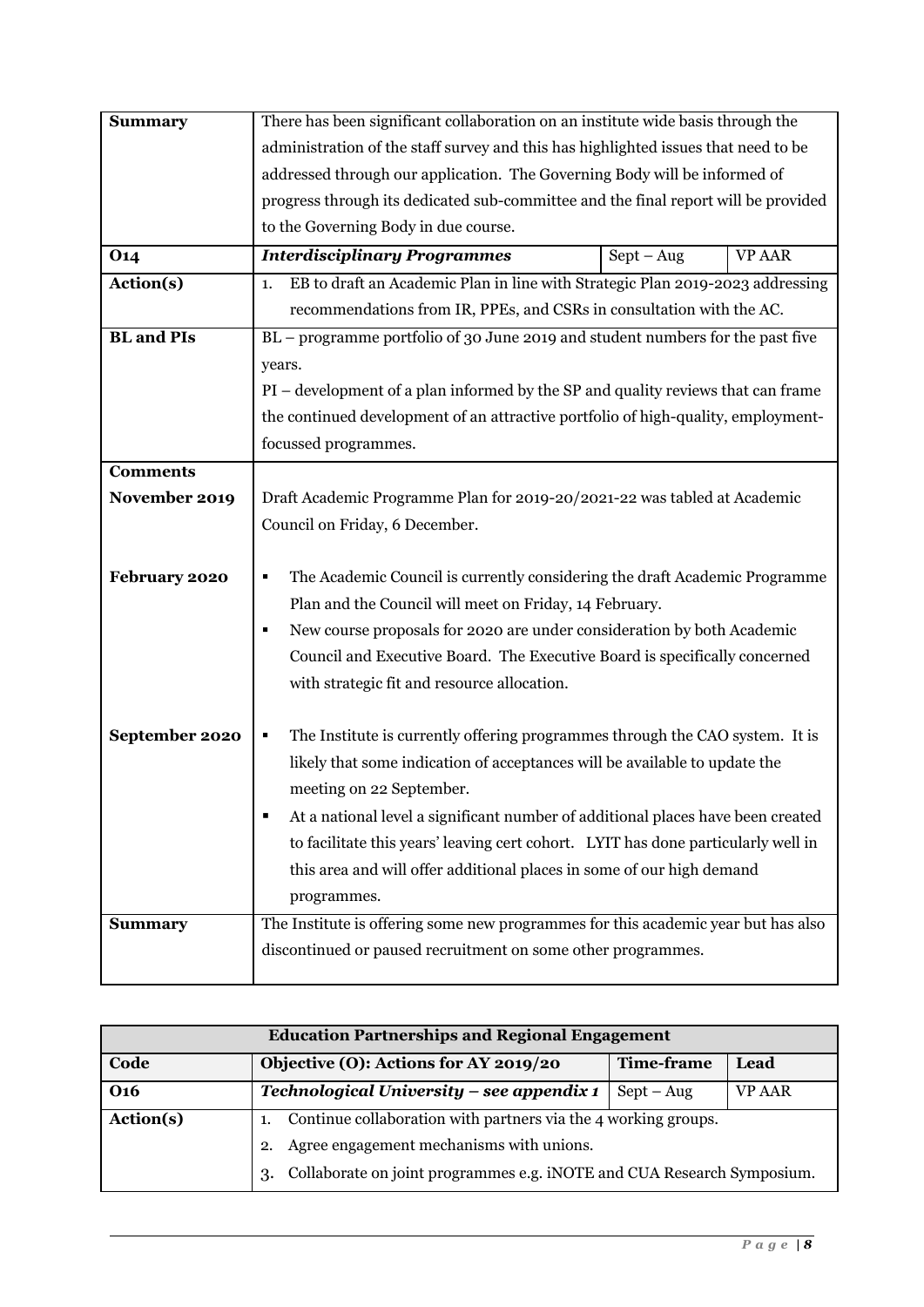| <b>BL</b> and <b>PIs</b> | PIs - closing the gap re. TU criteria and demonstrable significant collaboration                                                                      |  |  |  |
|--------------------------|-------------------------------------------------------------------------------------------------------------------------------------------------------|--|--|--|
|                          | between partners.                                                                                                                                     |  |  |  |
| <b>Comments</b>          |                                                                                                                                                       |  |  |  |
| November 2019            | $\epsilon$ 2m funding for the CUA from Higher Education Landscape Fund was<br>1.                                                                      |  |  |  |
|                          | announced 18 October 2019.                                                                                                                            |  |  |  |
|                          | $\epsilon$ 90 million (Budget 2020 commitment) over the next three years to support<br>2.                                                             |  |  |  |
|                          | institutions achieve TU designation and to support the further advancement of<br>established TUs.                                                     |  |  |  |
|                          | Joint meeting of CUA Governing Bodies held on Friday, 22 November.                                                                                    |  |  |  |
|                          | Individual Governing Bodies to consider the establishment of a Proto GB for<br>4.                                                                     |  |  |  |
|                          | the CUA.                                                                                                                                              |  |  |  |
|                          |                                                                                                                                                       |  |  |  |
| February 2020            | Dr Seán Duffy has prepared an update on the CUA for Governing Body and<br>1.                                                                          |  |  |  |
|                          | this is presented as a separate item under the President's Report.                                                                                    |  |  |  |
|                          | The Governing Body will consider the ToR for the establishment of a CUA<br>2.                                                                         |  |  |  |
|                          | Joint Sub-committee at its meeting on 20 February.                                                                                                    |  |  |  |
|                          | The CUA is currently undertaking a recruitment process for an Executive<br>3.                                                                         |  |  |  |
|                          | Project Lead to manage the TU application process.                                                                                                    |  |  |  |
|                          | A very successful CUA Research Conference took place in January 2020 in<br>4.                                                                         |  |  |  |
|                          | Sligo with 220 researchers in attendance, 122 posters presented and 57 oral                                                                           |  |  |  |
|                          | presentations made. LYIT Research Students Laura McDaid and Christopher<br>McEleney students of the Department of Science under the supervision of Dr |  |  |  |
|                          |                                                                                                                                                       |  |  |  |
|                          | Denis McCrudden won the 2 prizes available for Best Poster and Best Oral<br>Presentation respectively.                                                |  |  |  |
|                          |                                                                                                                                                       |  |  |  |
| September 2020           | A CUA update was provided by Dr Seán Duffy, CUA Executive Project Lead.<br>1.                                                                         |  |  |  |
| <b>Summary</b>           | There is no doubt with the creation of the new Department of Further and Higher                                                                       |  |  |  |
|                          | Education, Research, Innovation and Science that the focus is to ensure that a                                                                        |  |  |  |
|                          | number of new Technological Universities are created. The CUA retains its target                                                                      |  |  |  |
|                          | submission date of Q4 2020 subject to achieving the TU criteria.                                                                                      |  |  |  |
| <b>O17</b>               | <b>Cross-border FE/HE Cluster</b><br>$Sept - Aug$<br><b>VP REEA</b>                                                                                   |  |  |  |
| Action(s)                | Achieve the aims as set out in the in the Cross-border FE/HE Partnership<br>1.                                                                        |  |  |  |
|                          | submission to the HEA under the Higher Education Landscape Fund.                                                                                      |  |  |  |
|                          | Establish priorities and secure funding for 2020 from the HEA.<br>2.                                                                                  |  |  |  |
| <b>BL</b> and PIs        | BL – HE and FE provision by the 4 partners in the North West City Region                                                                              |  |  |  |
|                          | together with existing collaborative activity. Initial work in 2018/19 on                                                                             |  |  |  |
|                          | ICT/FinTech programme provision by the partners.                                                                                                      |  |  |  |
|                          | PI – Criteria set out in both the 2018 and 2019 funding submissions to the HEA.                                                                       |  |  |  |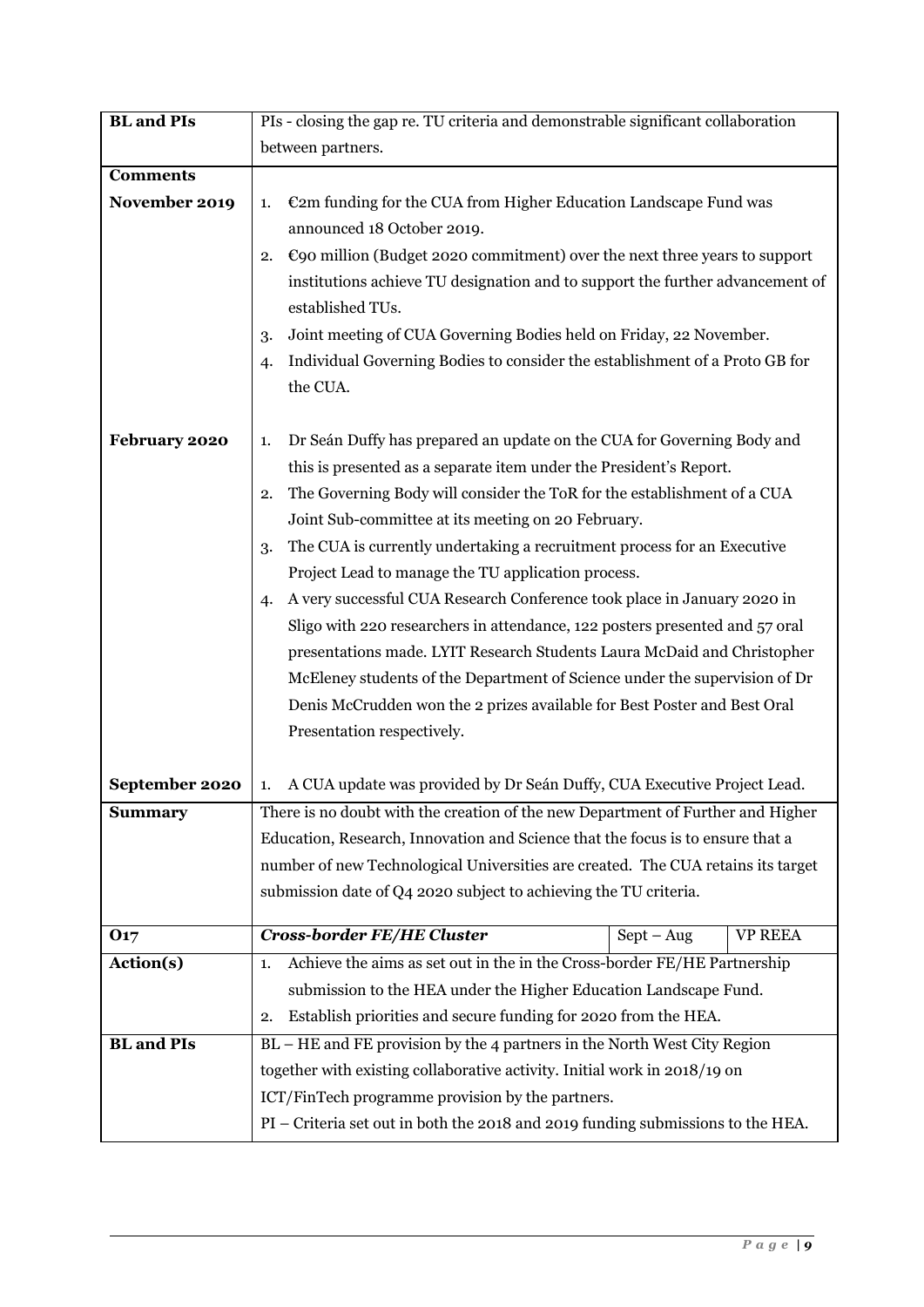| <b>Comments</b> |                                                                                                                                                                                                                                                                                           |  |  |
|-----------------|-------------------------------------------------------------------------------------------------------------------------------------------------------------------------------------------------------------------------------------------------------------------------------------------|--|--|
| November 2019   | $\epsilon$ 500k funding secured for the Smart Industry NoW project from the Higher                                                                                                                                                                                                        |  |  |
|                 | Education Landscape Fund announced 17 October 2019.                                                                                                                                                                                                                                       |  |  |
| February 2020   | Individual engagement with partners was carried out by the Programme<br>1.<br>Manager, Dr Paddy Hannigan prior to Christmas. This identified issues that<br>need to be addressed in the short term.<br>A meeting of the partnership has been scheduled for 3 March and an agenda of<br>2. |  |  |
| September 2020  | work for the year will be agreed at that meeting.<br>A further meeting of the Cluster is scheduled for 25 September and a funding<br>1.<br>application has been made to the TUTF for continued funding of the Cluster.                                                                    |  |  |
| <b>Summary</b>  | Given the renewed focus on Brexit there is likely to be greater political emphasis on                                                                                                                                                                                                     |  |  |
|                 | Cross-border activity and the implementation of the Northern Ireland New                                                                                                                                                                                                                  |  |  |
|                 | Decade, New Approach document and the Republic of Ireland Programme for                                                                                                                                                                                                                   |  |  |
|                 | Government, Our Shared Future.                                                                                                                                                                                                                                                            |  |  |

| <b>Research</b>                  |                                                                                                                                                                                                                                                                                                                                                                                                                                                                                                                                                                                |                   |                |  |  |
|----------------------------------|--------------------------------------------------------------------------------------------------------------------------------------------------------------------------------------------------------------------------------------------------------------------------------------------------------------------------------------------------------------------------------------------------------------------------------------------------------------------------------------------------------------------------------------------------------------------------------|-------------------|----------------|--|--|
| Code                             | Objective (O): Actions for AY 2019/20                                                                                                                                                                                                                                                                                                                                                                                                                                                                                                                                          | <b>Time-frame</b> | Lead           |  |  |
| <b>O22</b>                       | <b>Research Model</b>                                                                                                                                                                                                                                                                                                                                                                                                                                                                                                                                                          | $Sept - Aug$      | VP REEA / HORI |  |  |
| Action(s)                        | Build capacity through the appointment of a Research Officer to support the<br>1.<br>Head of Research and Innovation in the delivery of Institute's Research<br>priorities.<br>Work with the Estates Manager in the delivery of the new accommodation in<br>2.<br>CoLab for postgraduate research students.<br>Progress the development of the necessary policy and procedures to support<br>3.<br>research and innovation. Intellectual Property, Conflicts of Interest and<br>Research Ethics.<br>Undertake and support activities that raise awareness about research<br>4. |                   |                |  |  |
| <b>BL</b> and <b>PIs</b>         | opportunities together with potential funding sources.<br>BL - LYIT research partnerships and research activity over the past 5 years.                                                                                                                                                                                                                                                                                                                                                                                                                                         |                   |                |  |  |
|                                  |                                                                                                                                                                                                                                                                                                                                                                                                                                                                                                                                                                                |                   |                |  |  |
| <b>Comments</b><br>November 2019 | Research Officer position was advertised in October 2019.<br>1.<br>Renovation of CoLab for additional accommodation for Research Students<br>2.<br>commenced in November 2019.<br>Policy and procedures in relation to Intellectual Property, Conflicts of Interest<br>3.<br>and Research Ethics have been progressed.<br>H2020 awareness event held in November 2019.<br>4.                                                                                                                                                                                                   |                   |                |  |  |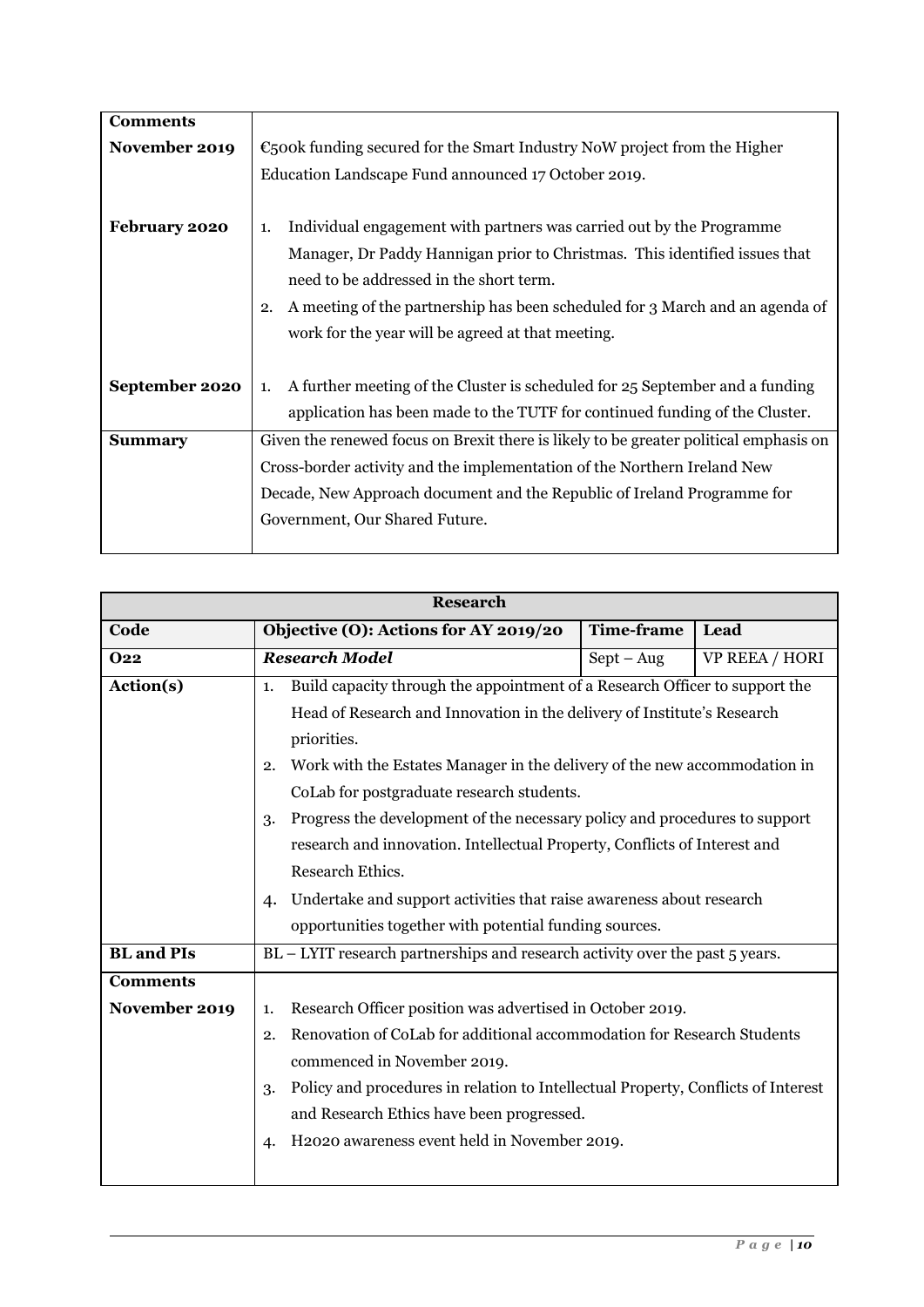| February 2020     | Interviews have been held for the Research Officer position and this will be<br>1.                                            |  |  |
|-------------------|-------------------------------------------------------------------------------------------------------------------------------|--|--|
|                   | filled shortly.<br>The post graduate research centre in CoLab is nearing completion and the                                   |  |  |
|                   | 2.<br>President has approached Dr Bill Campbell, Nobel Prize Winner from                                                      |  |  |
|                   | Ramelton to lend his name to this facility when completed.                                                                    |  |  |
|                   | The Institute sponsored, in association with Údarás na Gaeltachta, the Marine<br>3.                                           |  |  |
|                   | Renewables Industry Association annual conference in Dublin. This allowed                                                     |  |  |
|                   | researchers from the Bryden Centre to promote their activity to an industry                                                   |  |  |
|                   | dominated audience.                                                                                                           |  |  |
|                   | The HEA funding model now includes a specific funding line for Research<br>4.                                                 |  |  |
|                   | which relates to both our Research Student Numbers and our Knowledge                                                          |  |  |
|                   | Transfer Metrics. Initial indications are that LYITs funding under this heading                                               |  |  |
|                   | will be in the region of $\epsilon$ 150,000 for 2020.                                                                         |  |  |
| September 2020    | The Research Officer is now in place.<br>1.                                                                                   |  |  |
|                   | The HEA for the first time ever in 2018 directly funded research in the sector.<br>2.                                         |  |  |
|                   | The quantum of research funding each institution is allocated is based on                                                     |  |  |
|                   | three metrics, research students, research income and a suite of Knowledge                                                    |  |  |
|                   | Transfer activities. In 2018 LYIT received €200k in 2019 LYIT received                                                        |  |  |
|                   | €158k. This funding for these years was based on an overall HEA allocation of                                                 |  |  |
|                   | €5m to the sector. It is expected that €10m will be allocated to the sector in                                                |  |  |
|                   | 2020.                                                                                                                         |  |  |
| <b>Summary</b>    | Efforts will continue to support research activity across the Institute built on the                                          |  |  |
|                   | momentum developed over the last 18 months.                                                                                   |  |  |
| <b>O23</b>        | <b>Research Partner Collaboration</b><br><b>VP REEA / HORI</b><br>$Sept - Aug$                                                |  |  |
| Action(s)         | Develop research capacity through the funding available via the CUA.<br>1.                                                    |  |  |
|                   | Utilise the funding from the Cross-border Cluster to support jointly supervised<br>2.                                         |  |  |
|                   | research between LYIT and Ulster University working with innovative local<br>industry through the Smart Industry NoW project. |  |  |
|                   | Work with the CUA on the delivery of the CUA Research Symposium.                                                              |  |  |
|                   | 3.<br>Examine opportunities for new collaborative research projects that will take                                            |  |  |
|                   | 4.<br>the place of the current Interreg VA centres.                                                                           |  |  |
| <b>BL</b> and PIs | BL - LYIT research partnerships and research activity over the past 5 years.                                                  |  |  |
|                   | PI - Enhanced research funding secured, increased number of research active                                                   |  |  |
|                   | staff, increased number of research students, and increased research outputs.                                                 |  |  |
| <b>Comments</b>   |                                                                                                                               |  |  |
| November 2019     | 51 postgraduate research students registered in 2019/20.<br>1.                                                                |  |  |
|                   | LYIT will receive an additional €200k for Research from its Case Study<br>2.                                                  |  |  |
|                   | submission under HEA Performance Funding announced 26 November 2019.                                                          |  |  |
|                   | CUA Research Symposium arranged for January 2020.<br>3.                                                                       |  |  |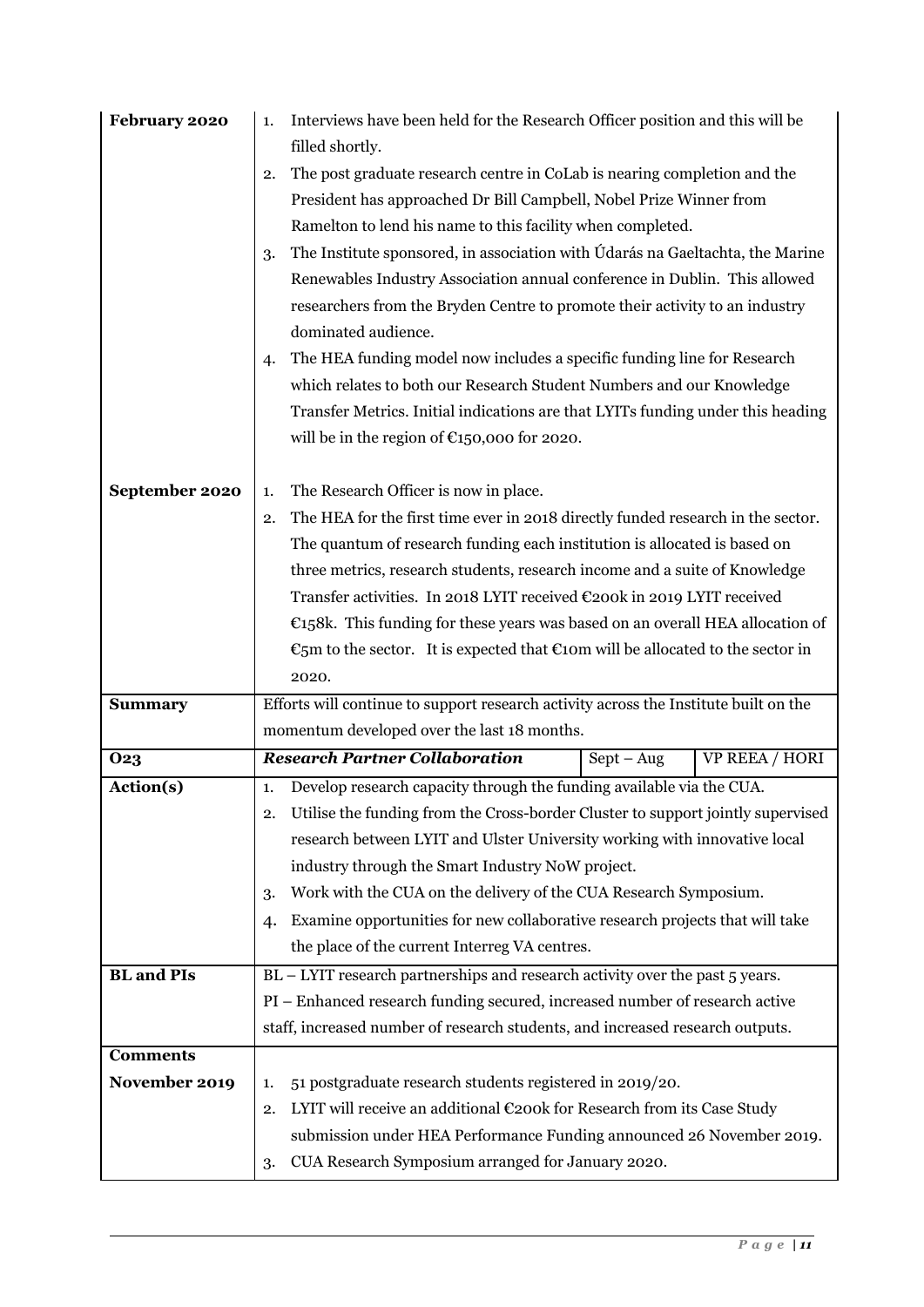|                          | New funding available via the CUA and the Cross-border Cluster offers<br>4.                     |              |           |  |  |
|--------------------------|-------------------------------------------------------------------------------------------------|--------------|-----------|--|--|
|                          | opportunities for the Institute to better align research activity with longer                   |              |           |  |  |
|                          | term Institute strategy.                                                                        |              |           |  |  |
|                          |                                                                                                 |              |           |  |  |
| February 2020            | A very successful CUA Research Conference took place in January 2020 in<br>1.                   |              |           |  |  |
|                          | Sligo with 220 researchers in attendance, 122 posters presented and 57 oral                     |              |           |  |  |
|                          | presentations made. LYIT Research Students Laura McDaid and Christopher                         |              |           |  |  |
|                          | McEleney students of the Department of Science under the supervision of Dr                      |              |           |  |  |
|                          | Denis McCrudden won the 2 prizes available for Best Poster and Best Oral                        |              |           |  |  |
|                          | Presentation respectively.                                                                      |              |           |  |  |
|                          |                                                                                                 |              |           |  |  |
| September 2020           | It is estimated that we will register 71 postgraduate research students for<br>1.               |              |           |  |  |
|                          | 2020/21. This should contribute to our progress towards the TU criteria.                        |              |           |  |  |
| <b>Summary</b>           | There is momentum behind research activity within the Institute currently and the               |              |           |  |  |
|                          | majority of ring-fenced funding received under a number of headings has been                    |              |           |  |  |
|                          | used to address the CUA research criteria.                                                      |              |           |  |  |
|                          |                                                                                                 |              |           |  |  |
|                          | Leadership, Compliance & Resource Utilisation                                                   |              |           |  |  |
| Code                     | Objective (O): Actions for AY 2019/20<br><b>Time-frame</b><br>Lead                              |              |           |  |  |
| 027                      | <b>Institutional Research Office and Quality</b>                                                | $Sept - Aug$ | President |  |  |
|                          | <b>Office</b>                                                                                   |              |           |  |  |
| Action(s)                | A Quality Assurance Officer will be appointed in line with commitments made<br>1.               |              |           |  |  |
|                          |                                                                                                 |              |           |  |  |
|                          | in the Self-Evaluation for the Institutional Review to address the requirements                 |              |           |  |  |
|                          | of the Annual Quality Report (AQR) to QQI.                                                      |              |           |  |  |
|                          | An appointment will be made that will support the work of the Institutional<br>2.               |              |           |  |  |
|                          | Research Office and particularly the demands of the annual Strategic Dialogue                   |              |           |  |  |
|                          | with the HEA.                                                                                   |              |           |  |  |
|                          | An initial focus from the Quality Office will involve preparatory work on<br>3.                 |              |           |  |  |
|                          | module database for all Institute programmes.                                                   |              |           |  |  |
| <b>BL</b> and <b>PIs</b> | PIs - Enhanced tracking and trending of data and improved evaluations of                        |              |           |  |  |
|                          | Institute reporting from QQI and HEA.                                                           |              |           |  |  |
| <b>Comments</b>          |                                                                                                 |              |           |  |  |
| November 2019            | Interviews have taken place for the Quality Officer position.<br>1.                             |              |           |  |  |
|                          |                                                                                                 |              |           |  |  |
| February 2020            | The Quality Assurance Officer is now in post.<br>1.                                             |              |           |  |  |
|                          | A post has been advertised for a Post-Doctoral Researcher in Teaching and<br>2.                 |              |           |  |  |
|                          | Learning which will support the Institutional Research Office.                                  |              |           |  |  |
| September 2020           | The Post-doctoral Researcher has now been appointed and has contributed to<br>1.                |              |           |  |  |
|                          | the Athena Swan survey and also both staff and student surveys during the<br>Covid-19 outbreak. |              |           |  |  |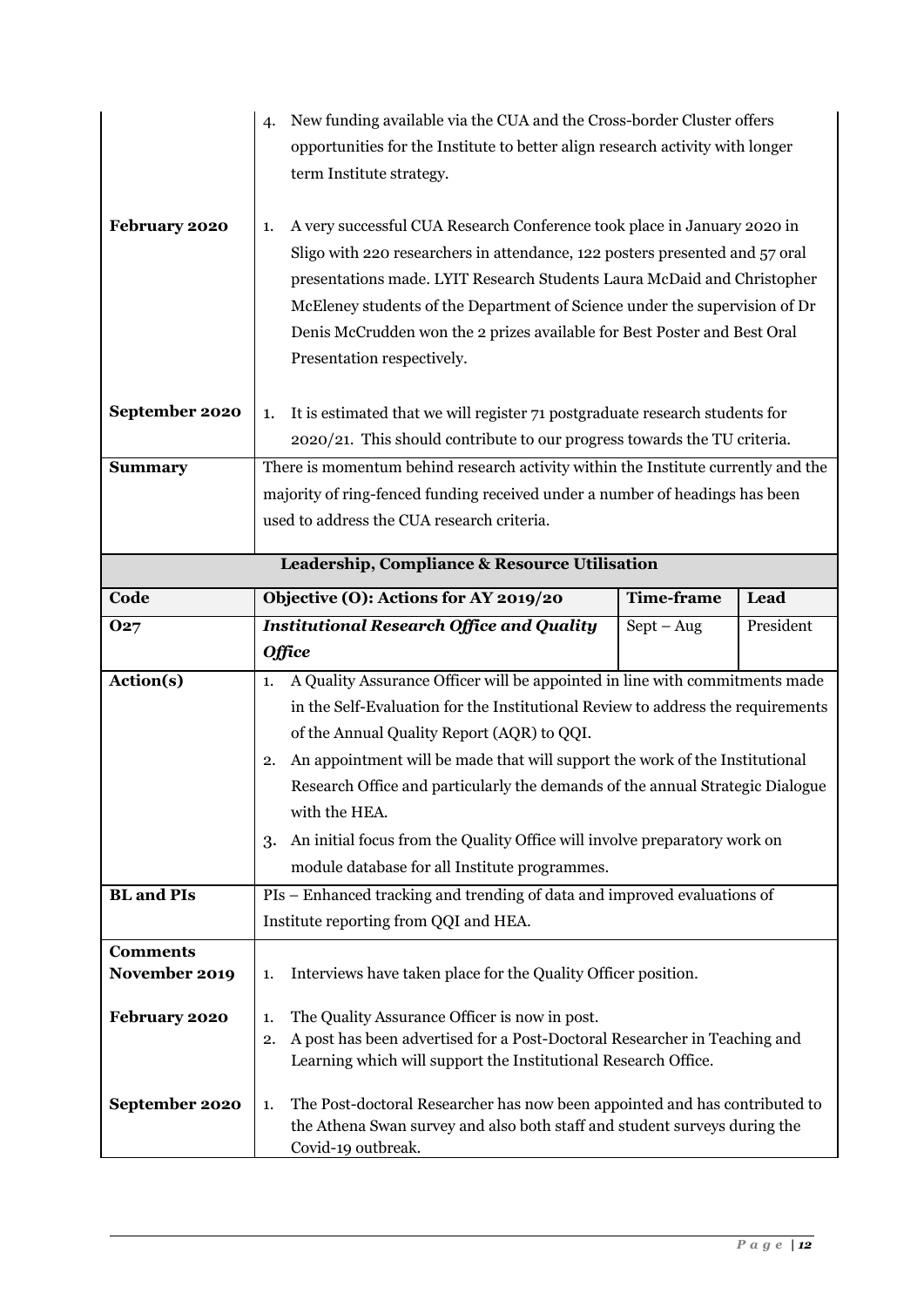| <b>Summary</b>           | The Institute continues to maintain and enhance the quality of its academic        |  |  |  |
|--------------------------|------------------------------------------------------------------------------------|--|--|--|
|                          | programmes. The additional resources which are now available should streamline     |  |  |  |
|                          | this process and support the Institute's Quality Improvement plan arising from the |  |  |  |
|                          | most recent Institutional Review.                                                  |  |  |  |
|                          |                                                                                    |  |  |  |
| <b>O28</b>               | President<br><b>Institute Restructuring</b><br>$Sept - Aug$                        |  |  |  |
| Action(s)                | Re-align academic schools into a faculty structure that better addresses<br>1.     |  |  |  |
|                          | existing and projected student demand together with the priorities articulated     |  |  |  |
|                          | in Strategic Plan 2019-2023.                                                       |  |  |  |
|                          | Revise VP roles and the service areas to improve workflows strengthening key<br>2. |  |  |  |
|                          | decision-making bodies to ensure the Institute is better placed to pursue its      |  |  |  |
|                          | strategic agenda.                                                                  |  |  |  |
| <b>BL</b> and <b>PIs</b> | BL - Institute structures in place on 30 June 2019.                                |  |  |  |
| <b>Comments</b>          |                                                                                    |  |  |  |
| November 2019            | A sub-committee of Executive Board has been established to develop a<br>1.         |  |  |  |
|                          | restructuring proposal.                                                            |  |  |  |
|                          | The sub-committee has developed an early draft examining a number of<br>2.         |  |  |  |
|                          | possible models to motivate initial discussions.                                   |  |  |  |
|                          | The Executive Board tabled a document for discussion at the Executive<br>3.        |  |  |  |
|                          | Council meeting on 27 November. A further meeting of the Council is planned        |  |  |  |
|                          | for Wednesday, 11 December.                                                        |  |  |  |
|                          |                                                                                    |  |  |  |
| February 2020            | The Executive Council met on 27 November 2019, 11 December 2019 and 10<br>1.       |  |  |  |
|                          | February 2020 to discuss developing iterations of a draft restructuring            |  |  |  |
|                          | proposal. Feedback has been considered in developing this draft and further        |  |  |  |
|                          | feedback is being considered as we move towards an agreed position at the          |  |  |  |
|                          | end of February. A briefing session has been held with representatives of the      |  |  |  |
|                          | TUI Branch Executive and it is planned to have similar meetings with other         |  |  |  |
|                          | Trade Unions.                                                                      |  |  |  |
|                          |                                                                                    |  |  |  |
| September 2020           | The proposed new institute structure was tabled at the Governing Body<br>1.        |  |  |  |
|                          | meeting on 21 May 2020. Since then this proposal has been circulated to all        |  |  |  |
|                          | staff and further discussions have been had with the various Trade                 |  |  |  |
|                          | Unions. The Executive Board is now moving towards the implementation               |  |  |  |
|                          | phase over semester 1 2020/21 and the Governing Body will be updated on            |  |  |  |
|                          | progress.                                                                          |  |  |  |
| <b>Summary</b>           | New organisation structure to be implemented over the course of Semester 1         |  |  |  |
|                          | 2020/21.                                                                           |  |  |  |
|                          |                                                                                    |  |  |  |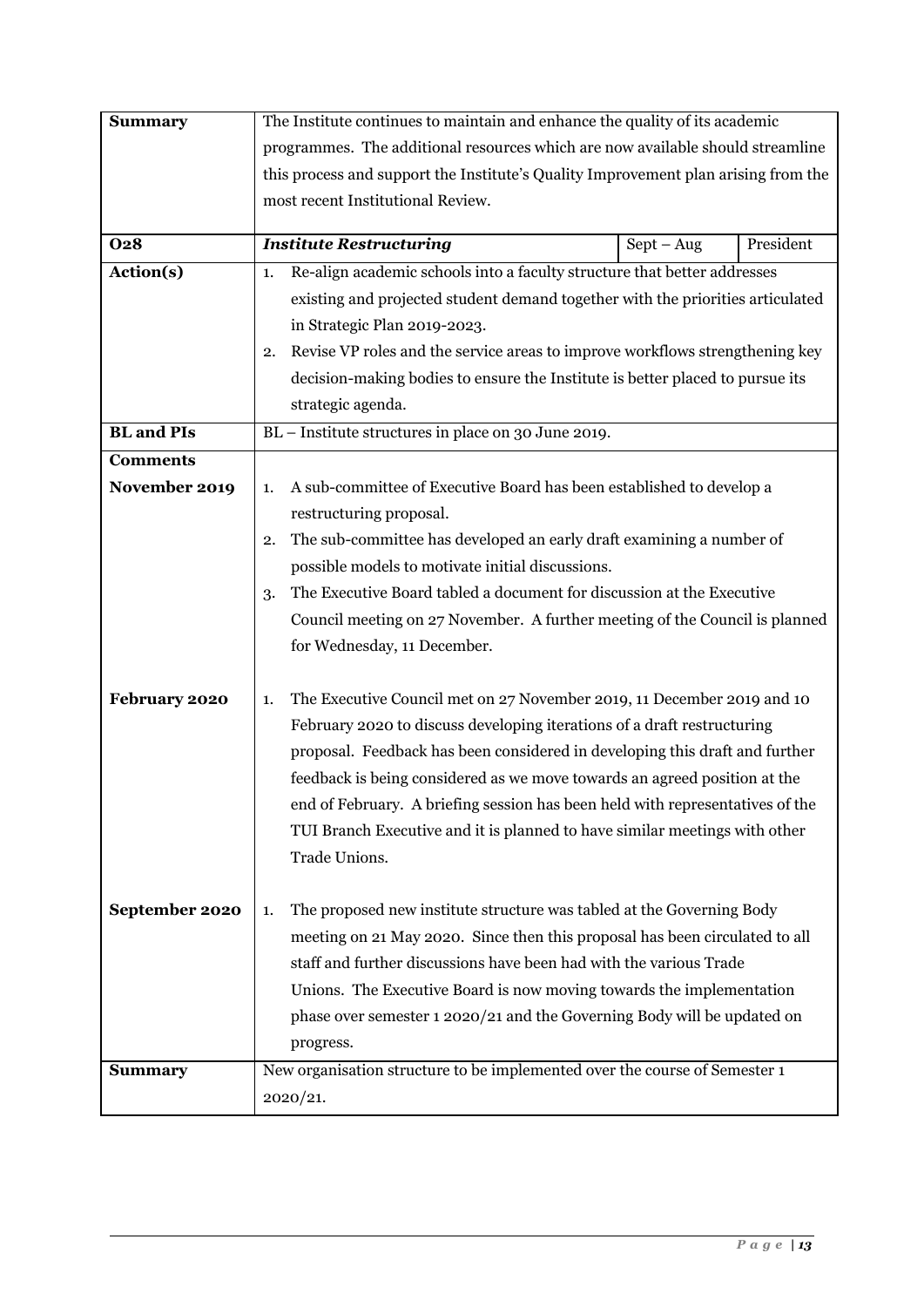#### **MISCELLANEOUS**  $3.$

### <span id="page-16-0"></span>*3.1 Digest*

The President attended or was involved in the following engagements:

| Event                                      | <b>Date</b>              |
|--------------------------------------------|--------------------------|
| <b>THEA</b> Meeting                        | 4 September 2019         |
| <b>EB Strategy Day</b>                     | 10 September 2019        |
| <b>Welcome Back Breakfast</b>              | 10 and 13 September 2019 |
| Visit from Victoria Brownlee, HEA          | 16 September 2019        |
| Visit from Minister Joe McHugh             | 16 September 2019        |
| Philadelphia Delegation meeting in CoLab   | 19 September 2019        |
| <b>Donegal Connect Event</b>               | 2 October 2019           |
| <b>Enterprising Town Awards</b>            | 2 October 2019           |
| IBEC/CBI Conference, Dundalk               | 3 October 2019           |
| Sean Fingleton Art Launch                  | 3 October 2019           |
| Brexit Conference, Magee, Derry            | 5 October 2019           |
| Invent Awards, Belfast                     | 10 October 2019          |
| Derry Chamber of Commerce - Dinner         | 11 October 2019          |
| Donegal GAA Youth Conference               | 12 October 2019          |
| <b>IDA</b> Meeting                         | 14 October 2019          |
| <b>Staff Induction</b>                     | 17 October 2019          |
| Queens University Belfast meeting in Derry | 23 October 2019          |
| Opt to Achieve Awards                      | 7 November 2019          |
| Conferring of Awards Ceremony Killybegs    | 8 November 2019          |
| Letterkenny Business Awards                | 8 November 2019          |
| Killybegs 50th Gala Ball                   | 14 November 2019         |
| Deele College, Raphoe                      | 19 November 2019         |
| <b>IBEC NW Regional Insights</b>           | 20 November 2019         |
| LYIT Open Day                              | 21 November 2019         |
| Donegal Association London                 | 23 November 2019         |
| 20x20 Launch                               | 25 November 2019         |
| Guidance Counsellors Lunch - Killybegs     | 5 December 2019          |
| MA/PGDip UX Design - Fáilte Ireland        | 16 December 2019         |
| Catalyst Inc. Meeting - Letterkenny Plans  | 16 December 2019         |
| LYIT/DETB Meeting                          | 13 January 2020          |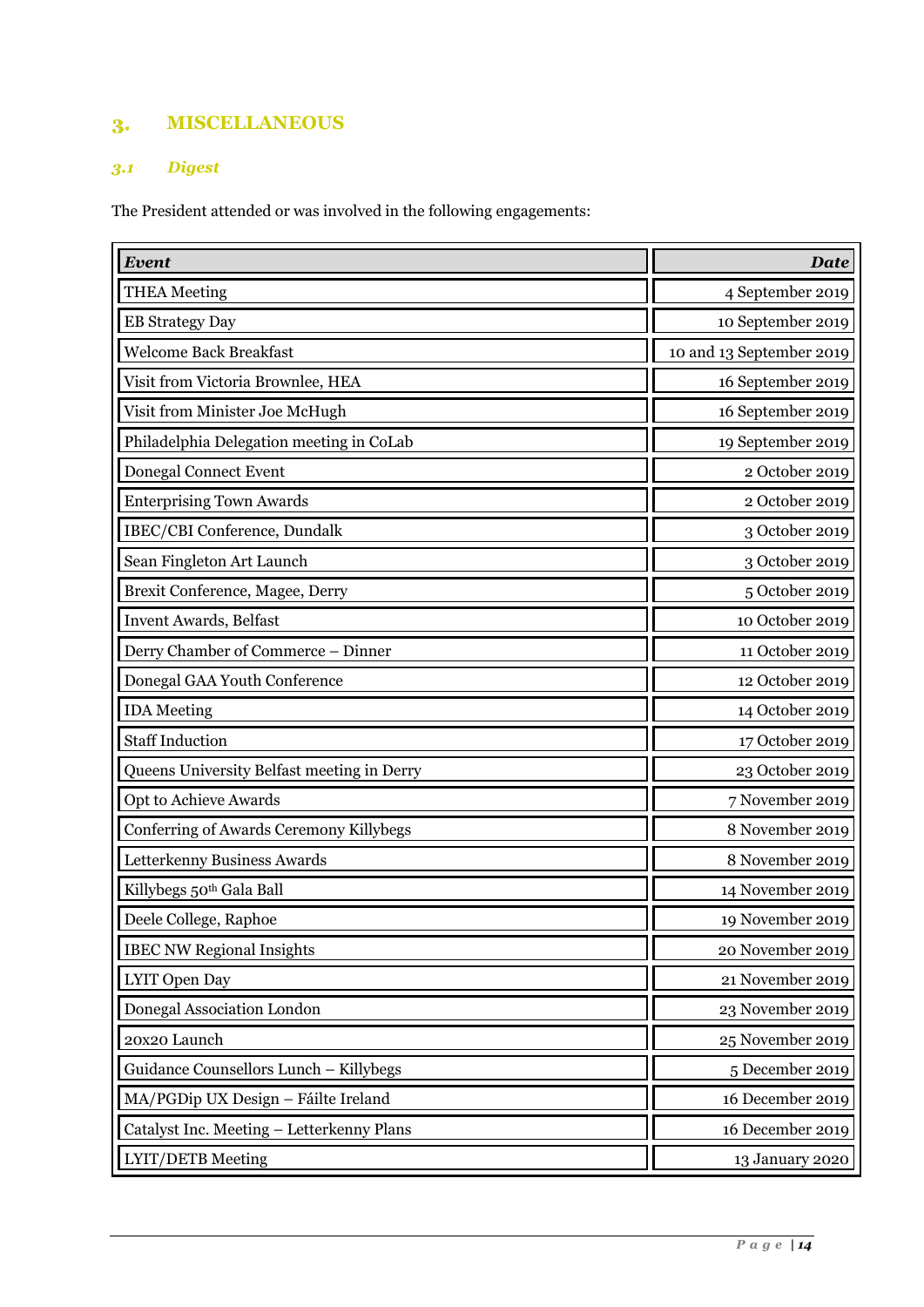| <b>DICE</b> Launch                                                                                                                                 | 14 January 2020     |
|----------------------------------------------------------------------------------------------------------------------------------------------------|---------------------|
| <b>Access Mentoring Event</b>                                                                                                                      | 14 January 2020     |
| President European Commission - Dinner                                                                                                             | 15 January 2020     |
| Meeting with Sean O'Foghlu/William Beausang                                                                                                        | 16 January 2020     |
| Scoil Colmcille Event                                                                                                                              | 17 January 2020     |
| American Chamber Briefing                                                                                                                          | 22 January 2020     |
| <b>Guidance Counsellors Meeting</b>                                                                                                                | 23 January 2020     |
| <b>Chinese New Year Event</b>                                                                                                                      | 24 January 2020     |
| Athena Swan Launch/Training                                                                                                                        | 31 January 2020     |
| NW City Region Meeting                                                                                                                             | 5 February 2020     |
| <b>MRIA</b> Conference                                                                                                                             | 5-6 February 2020   |
| <b>Optum Awards Ceremony</b>                                                                                                                       | 6 February 2020     |
| National Alcohol Forum Event                                                                                                                       | 7 February 2020     |
| THEA Snr Executive Programme                                                                                                                       | 17-18 February 2020 |
| <b>TENI</b> Training                                                                                                                               | 21 February 2020    |
| Sports Scholarships Awards                                                                                                                         | 24 February 2020    |
| John O'Connell - North Carolina                                                                                                                    | 26 February 2020    |
| <b>DICE Conference</b>                                                                                                                             | 5 March 2020        |
| International Women's' Day - Sarah Keane, CEO, Swim Ireland and<br>President of the Olympic Federation of Ireland attended a breakfast<br>meeting. | 6 March 2020        |
| President's Annual Lunch - Londonderry Chamber of Commerce                                                                                         | 6 March 2020        |
| <b>IGC</b> Conference                                                                                                                              | 7 March 2020        |
| <b>HEA Strategy and Performance Dialogue/Annual Budget Meeting</b>                                                                                 | 15 April 2020       |
| Virtual Open Day                                                                                                                                   | 18-22 May 2020      |
| Virtual Student Awards                                                                                                                             | 28 May 2020         |
| ISSC Conference hosted by LYIT online                                                                                                              | 11/12 June 2020     |
| HEA - Presentation to North West Strategic Growth Partnership                                                                                      | <b>June 2020</b>    |
| HEA – Meeting regarding Apprenticeships                                                                                                            | 3 July 2020         |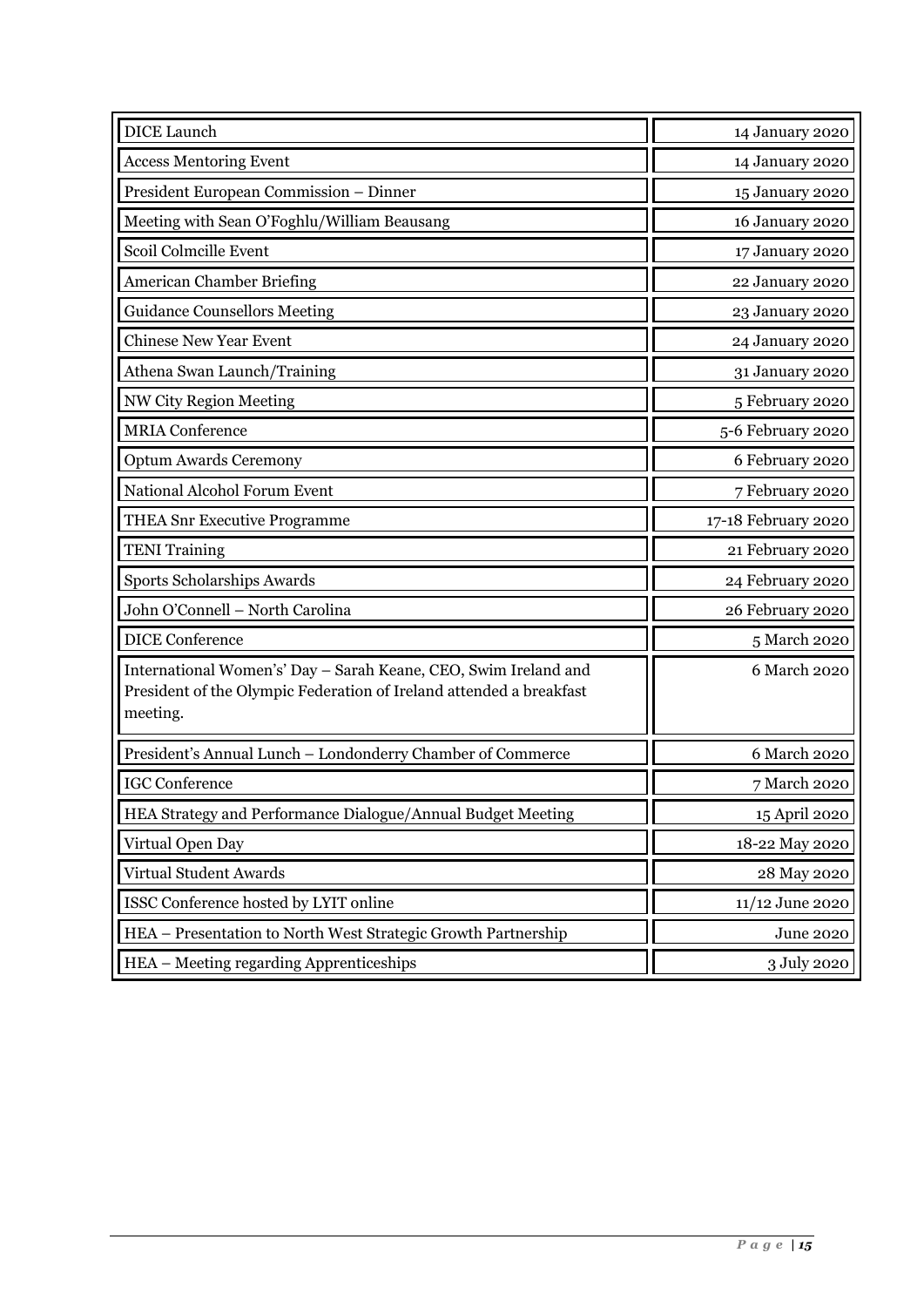# **APPENDIX 1**

**CUA Monthly Updates April 2020 July-August 2020**

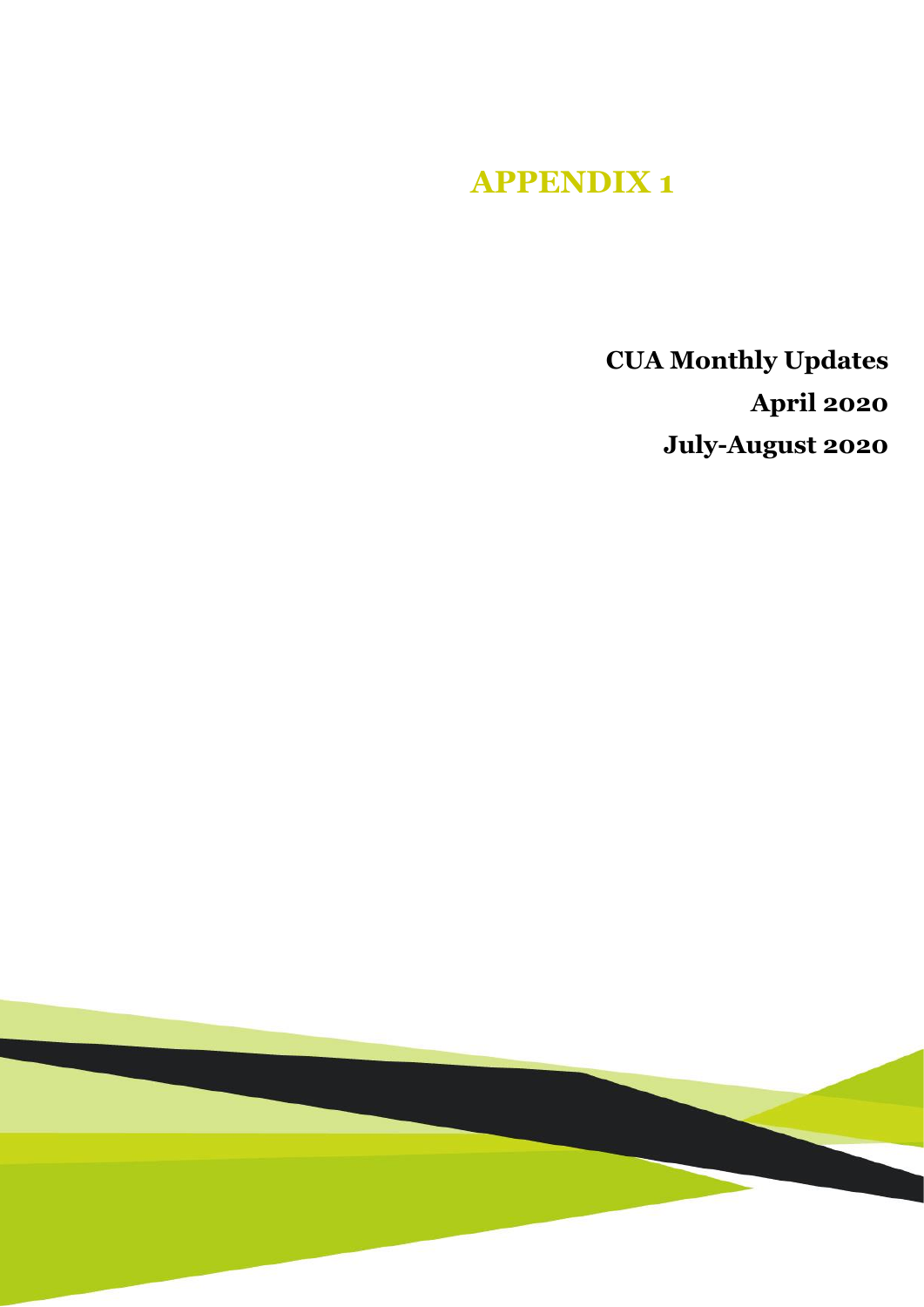### **CUA Monthly Update – April 2020**

| <b>Date</b> | <b>Group/Meeting</b>                               |           | <b>Commentary</b>                                                                                           |
|-------------|----------------------------------------------------|-----------|-------------------------------------------------------------------------------------------------------------|
|             |                                                    |           |                                                                                                             |
| 02 April    | <b>Transition Group</b>                            | $\bullet$ | Preparation of draft report                                                                                 |
| 02 April    | <b>Students Union sub-group</b>                    | $\bullet$ | Introduction of incoming SU Officers                                                                        |
|             |                                                    | $\bullet$ | Approved draft document for External<br>Expert to undertake review of SU Structures<br>and Finance          |
|             |                                                    |           | SU officers to begin review of SU<br>constitutions with view to development of SU<br>TU constitution        |
| 06 April    | <b>Mazars Consultants</b>                          | $\bullet$ | Initial meeting re: Due Diligence contract                                                                  |
| 07 April    | <b>Transition Group</b>                            | $\bullet$ | Preparation of draft report                                                                                 |
| 08 April    | Project Management Team                            | $\bullet$ | Membership of MS Teams updated to include<br>union representatives                                          |
|             |                                                    | $\bullet$ | Workplan on MS Teams updated                                                                                |
|             |                                                    | $\bullet$ | <b>Update on Drafting Group progress</b>                                                                    |
|             |                                                    | $\bullet$ | Agreement to develop ToR for Head of<br>School/Faculty subgroup                                             |
| 14 April    | <b>PMSS Unions IR Forum</b>                        | $\bullet$ | Inaugural meeting of Forsa, Unite and SIPTU<br>representatives                                              |
| 14 April    | <b>CUA EduCampus Forum</b>                         | $\bullet$ | Inaugural meeting of CUA EduCampus Forum                                                                    |
|             |                                                    |           |                                                                                                             |
|             |                                                    |           | Draft ToR agreed and submitted to CUA                                                                       |
| 15 April    | <b>KOSI</b> Corporation                            |           | Steering Group for approval.<br>Initial meeting re: Legal Due Diligence contract                            |
|             | Consultants                                        | $\bullet$ |                                                                                                             |
| 15 April    | Corporate Governance &<br>Data Protection subgroup |           | Name change recommended<br>Request for meeting re DP on CUA joint<br>projects e.g. iNOTE, myexperience.ie   |
|             |                                                    | $\bullet$ | CUA Data Sharing Protocol updated                                                                           |
|             |                                                    |           | DPC guidance on cookies and tracking<br>technologies to be circulated to IT and<br>Communication sub-group  |
| 15 April    | Human Resources subgroup                           |           | Update on Staff Qualifications audit<br>Established group to produce Staff<br>Training and development plan |
|             |                                                    | $\bullet$ | Facilitation of PMSS staff representatives IR<br>Fora discussed                                             |
| 16 April    | <b>Transition Group</b>                            |           | Preparation of draft report                                                                                 |
|             |                                                    |           |                                                                                                             |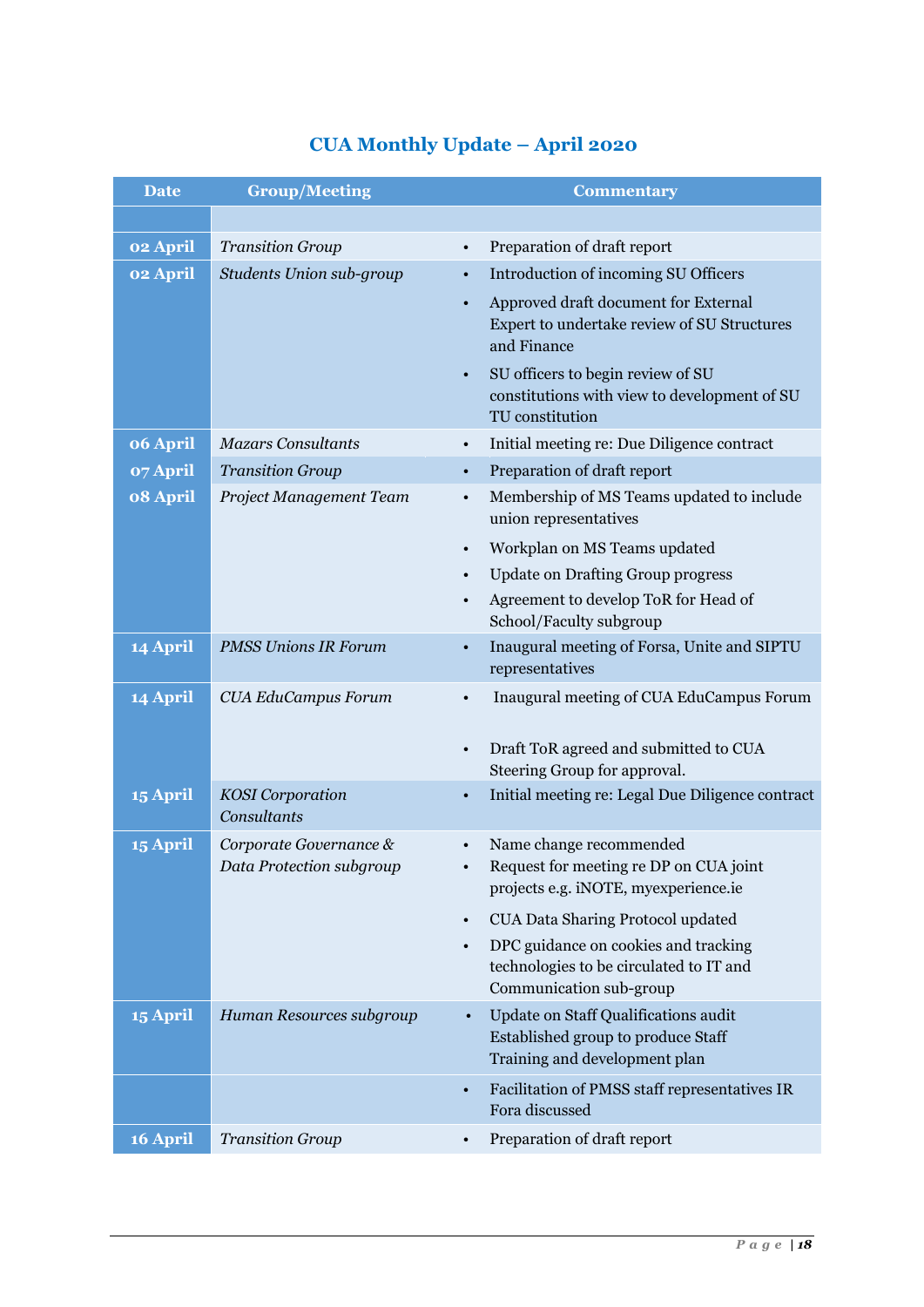|          |                                    | Transitions document circulated to Executive<br>boards                                                                                                                                                                                                                                                                            |
|----------|------------------------------------|-----------------------------------------------------------------------------------------------------------------------------------------------------------------------------------------------------------------------------------------------------------------------------------------------------------------------------------|
| 16 April | Corporate Procurement<br>sub-group | Draft Position Paper on Structure of Corporate<br>$\bullet$<br>Procurement function in TU reviewed                                                                                                                                                                                                                                |
| 16 April | IT sub-group                       | Due Diligence process discussed<br>$\bullet$<br>Content for draft submission discussed<br>$\bullet$<br>Outcomes of CUA EduCampus Forum<br>$\bullet$<br>discussed<br>Update of CUA website discussed<br>$\bullet$<br>PMSS staff representation on Transitions<br>$\bullet$<br>Group discussed                                      |
| 16 April | Finance sub-group                  | Content for submission document discussed<br>$\bullet$<br>Due Diligence process discussed<br>$\bullet$<br>PMSS staff representation in Transitions<br>$\bullet$<br>Group discussed                                                                                                                                                |
| 17 April | Estates sub-group                  | CUA DA to provide metrics on functional<br>$\bullet$<br>structures in comparable universities/TUs<br>Due Diligence process discussed<br>$\bullet$<br>PMSS staff representation in Transitions<br>$\bullet$<br>Group discussed                                                                                                     |
| 20 April | <b>Student Services subgroup</b>   | Discussion re: draft CUA Employability<br>$\bullet$<br><b>Statement document</b><br>Discussion re: draft CUA Student Success<br>$\bullet$<br>Strategy and institute inputs especially<br><b>Student Voice (SU Officers)</b><br>Review of inputs re: development of CUA<br>$\bullet$<br><b>Student Services Framework document</b> |
| 20 April | <b>HR</b> Managers                 | Discussion re: facilitation of PMSS IR<br>$\bullet$<br>Forum                                                                                                                                                                                                                                                                      |
| 21 April | <b>Mazars</b>                      | Due Diligence process.                                                                                                                                                                                                                                                                                                            |
| 21 April | Communications subgroup            | CUA website progress report and further<br>$\bullet$<br>updates agreed<br>Agreement to progress CUA brand document                                                                                                                                                                                                                |
|          |                                    | internally initially<br>Additional external stakeholders added to CUA<br>Comms strategy<br>Agreement to develop CUA 'elevator pitch'<br>CUA logo to be added to cover of institute<br>$\bullet$<br>prospectuses                                                                                                                   |
| 22 April | <b>Working Group 4</b>             | Update from sub-groups and work plans<br>reviewed<br>Health and Safety Group to be established<br>Due Diligence projects reviewed                                                                                                                                                                                                 |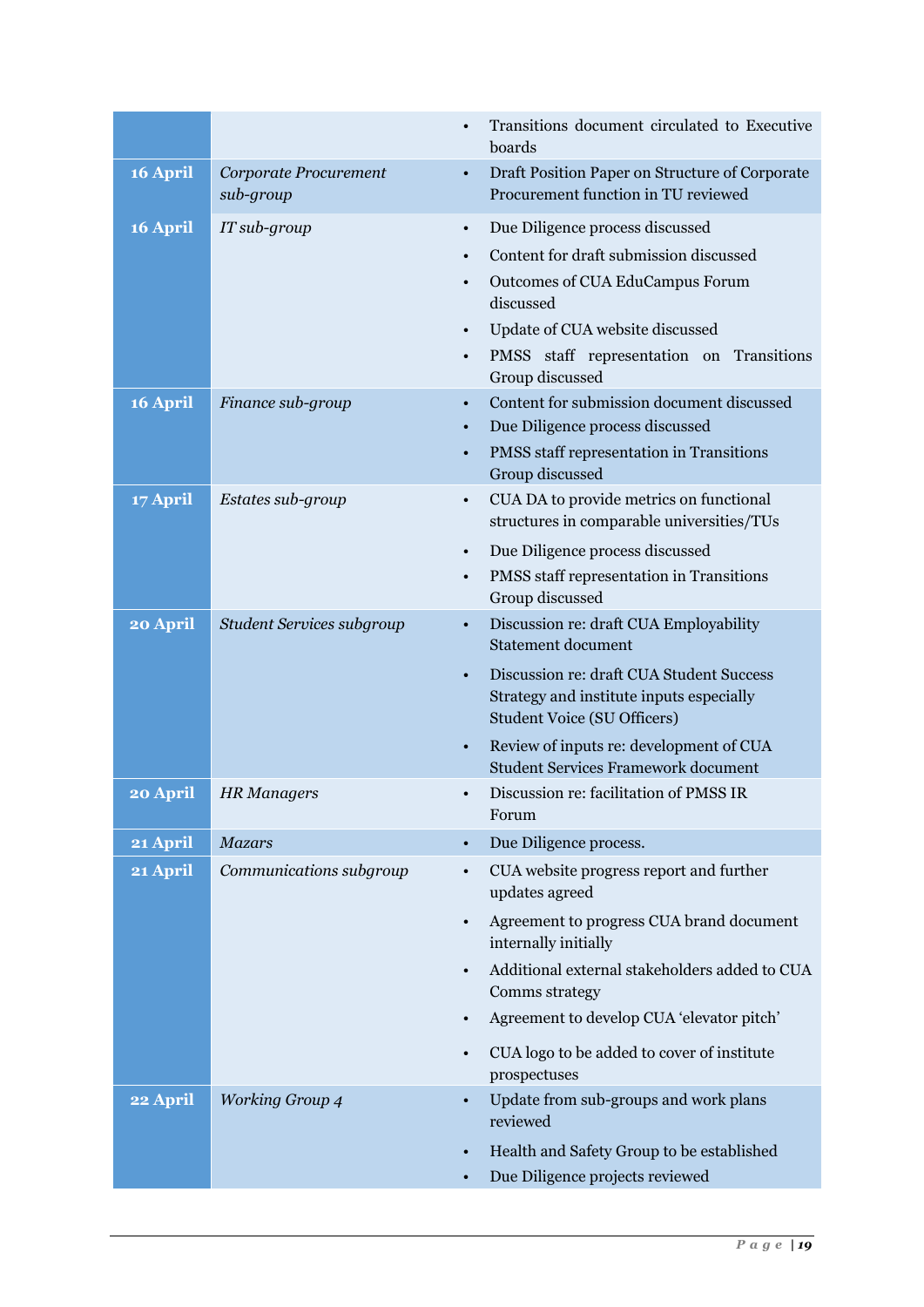|          |                                                          |           | Content for submission process discussed                                                                                      |
|----------|----------------------------------------------------------|-----------|-------------------------------------------------------------------------------------------------------------------------------|
| 22 April | International sub-group                                  | $\bullet$ | Review of template re: Development of draft<br><b>CUA International Framework Strategy</b><br>Document                        |
| 24 April | <b>Drafting Group</b>                                    |           | Agreement that first skeleton draft of<br>submission document will be available to WG 1<br>by end of May 2020                 |
|          |                                                          |           | Agreement that draft will be made available for<br>wider consultation after Working Groups are in<br>agreement on first draft |
|          |                                                          |           | Agreement for Drafting Group to meet weekly<br>to monitor progress on writing draft<br>submission                             |
| 27 April | CUA TUI Agenda Group                                     |           | Discussion re: agenda items for CUA TUI IR<br>Forum Meeting (06.05.2020)                                                      |
| 27 April | Learning & Teaching<br>subgroup                          |           | Review of CUA collaborative projects funded via<br><b>National Forum</b>                                                      |
|          |                                                          | $\bullet$ | Development of CUA Digital Profile Reports<br>from national INDEx survey                                                      |
|          |                                                          |           | Approval of draft LTA principles document to<br>WG3 and SG                                                                    |
|          |                                                          | $\bullet$ | Student Success Strategy activities to be<br>mapped to GMIT/National Forum SS Model                                           |
| 27 April | Task Group for Staff<br>Training and<br>Development Plan |           | Underlying principles and approach agreed<br>Work plan agreed                                                                 |
| 28 April | <b>CUA PMSS IR Forum</b>                                 |           | Discussion on Forum Terms of Reference                                                                                        |
|          |                                                          |           | Discussion on job description of IR Facilitators                                                                              |
| 29 April | <b>Working Group 3</b>                                   | $\bullet$ | Review of all sub-group activities                                                                                            |
|          |                                                          |           | Preparation of WG3 prioritised actions<br>summary for SG                                                                      |
|          |                                                          | $\bullet$ | Review of iNOTE work packages                                                                                                 |
|          |                                                          | $\bullet$ | External review and development of                                                                                            |
|          |                                                          |           | common CUA Marks and Standards project<br>Reviewed draft terms of reference for CUA                                           |
|          |                                                          |           | Heads of School/Faculty group                                                                                                 |
| 29 April | <b>Heads of School/Faculty</b>                           | $\bullet$ | Nominees to review ToRs agreed                                                                                                |
|          |                                                          | $\bullet$ | <b>Rotating Chair agreed</b>                                                                                                  |
|          |                                                          | $\bullet$ | Nominees to review CUA Employability<br>Statement agreed                                                                      |
|          |                                                          |           | Agreement to hold focused meeting on<br>potential future faculty structures                                                   |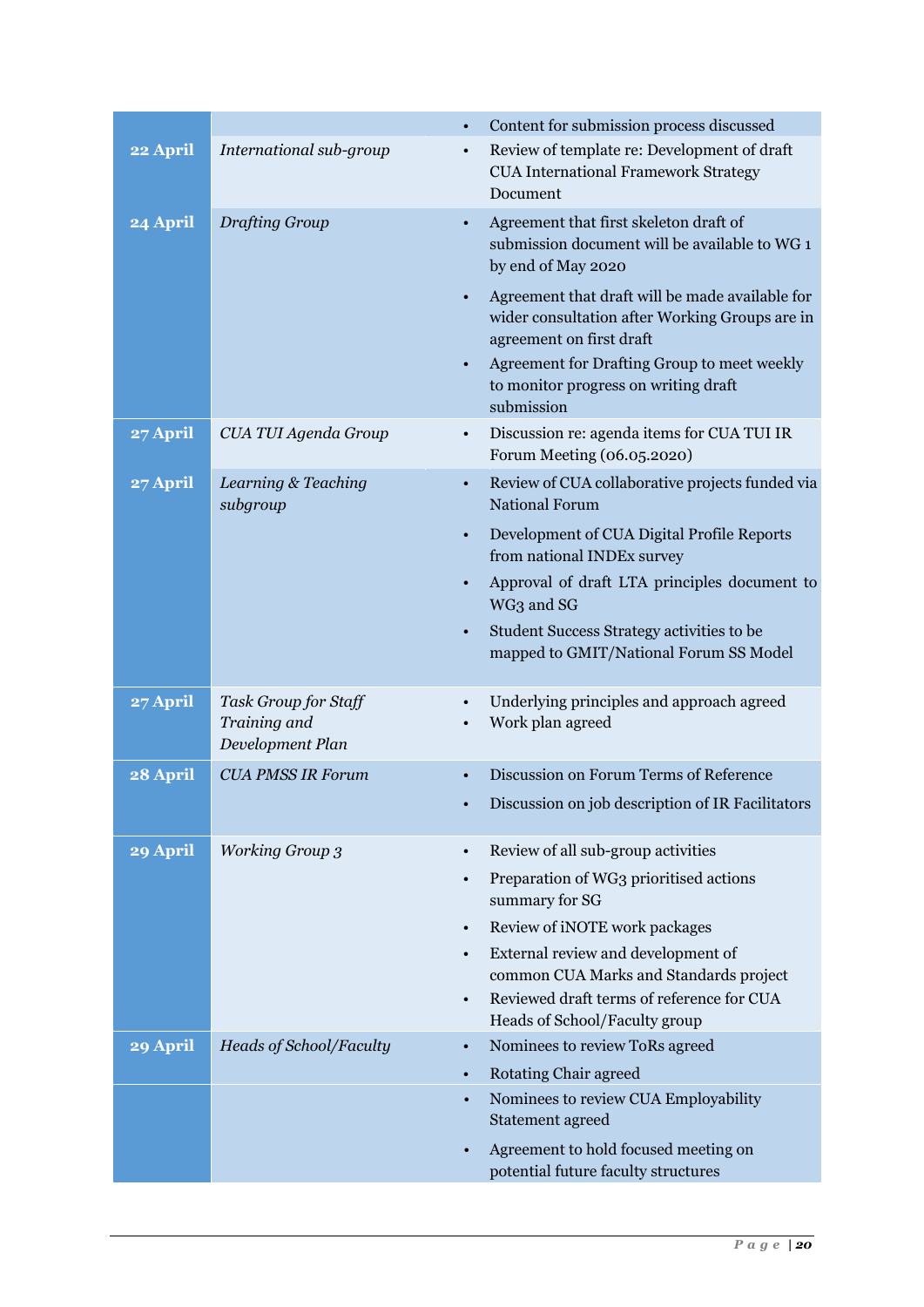| 30 April | <b>International Managers</b> | Development of draft CUA International<br>$\bullet$<br><b>Framework Strategy Document</b> |
|----------|-------------------------------|-------------------------------------------------------------------------------------------|
| 30 April | Students Union sub-group      | Final review of tender document                                                           |
|          |                               | Review of constitutions of 3 CUA SUs<br>$\bullet$                                         |
|          |                               | Discussion of SU handover document re: TU                                                 |
|          |                               | activities to new SU officers                                                             |

**Note:** CUA Working Group 1 (CUA Presidents, Chair CUA Steering Group and Executive Project Lead) meet on a weekly basis.

#### **CUA Project Management Team**

- Dr Seán Duffy, Executive Project Lead, sean.duffy@cualliance.ie
- Anne-Marie McCormack, Data Analyst, AnneMarie.McCormack@cualliance.ie
- Colm McVeigh, CUA Administrator, CUA Office and IT Sligo, colm.mcveigh@cualliance.ie
- Ann Higgins, CUA Project Manager IT Sligo, higgins.ann@itsligo.ie
- Dr Shirley Wrynn, CUA Project Manager GMIT, shirley.wrynn@cualliance.ie
- Dr Seán Duffy, CUA Project Manager LYIT, sean.duffy@lyit.ie
- Catherine McNally, LYIT CUA Administrator, catherine.mcnally@lyit.ie
- Tracy Madden, GMIT CUA Administrator, tracy.madden@cualliance.ie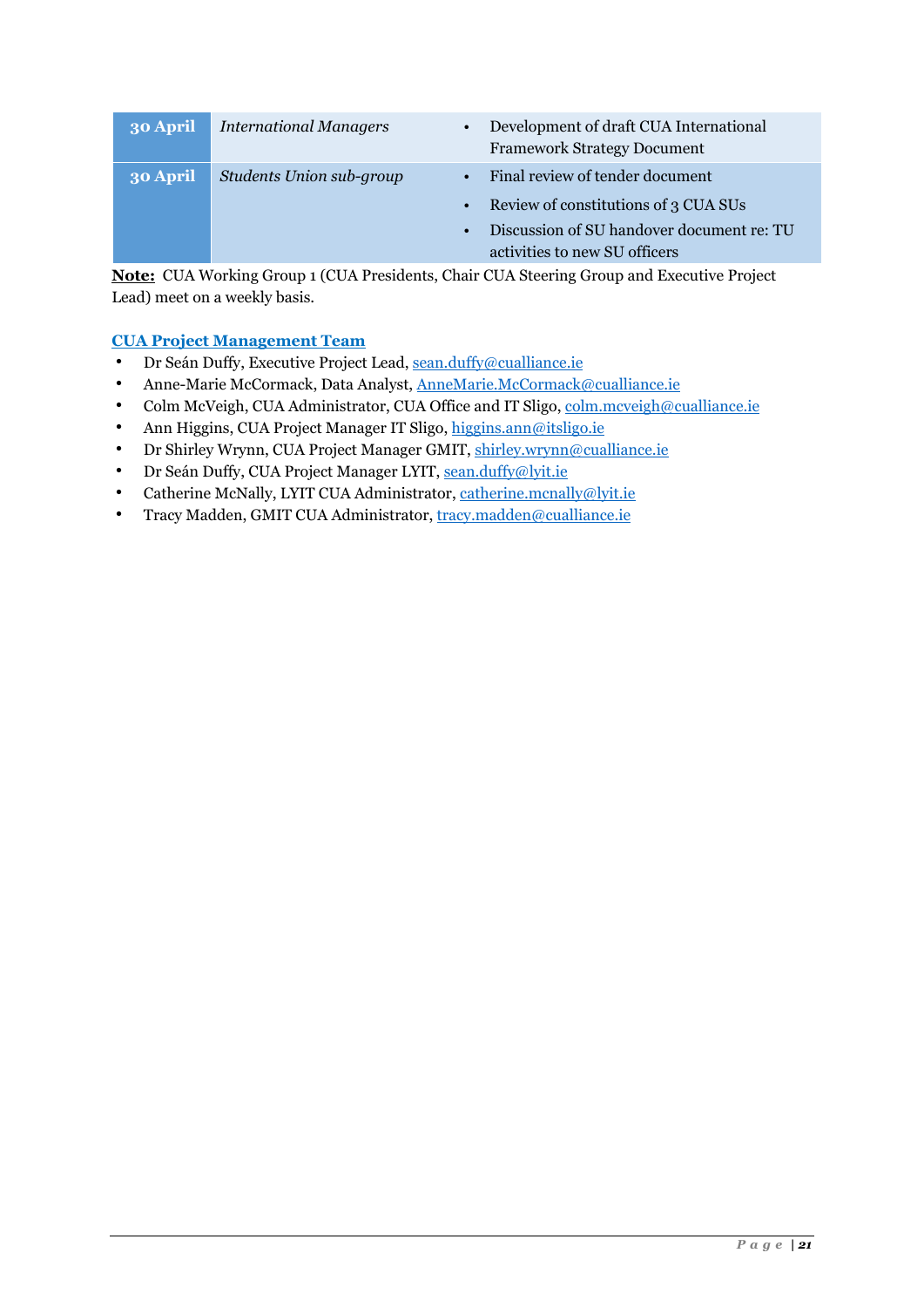## **CUA Monthly Update – May 2020**

| <b>Date</b> | <b>Group/Meeting</b>                                | <b>Commentary</b>                                                                                                                                                |
|-------------|-----------------------------------------------------|------------------------------------------------------------------------------------------------------------------------------------------------------------------|
| 05 May      | Project Management Team                             | Review of Working Group and subgroup<br>tasks<br>MS Planner update<br>$\bullet$<br>Website and communications updates                                            |
| 05 May      | Communications sub-group                            | CUA elevator pitch<br>$\bullet$<br>Website update<br><b>CUA Communications Strategy</b><br>CUA branding update                                                   |
| 05 May      | <b>CUA PMSS IR Forum</b>                            | Agreement on Terms of Reference<br>Agreement on job description/role IR<br>Facilitator                                                                           |
| 05 May      | <b>Staff Training and</b><br>Development Task Group | Presentation on current and possible<br>training systems provided                                                                                                |
| 05 May      | <b>Mazars</b>                                       | Due Diligence<br>$\bullet$                                                                                                                                       |
| 06 May      | <b>CUA Steering Group</b>                           | PMSS union representatives joined Steering<br>Committee                                                                                                          |
|             |                                                     | <b>Approved Data Sharing Protocol</b><br>$\bullet$<br>Transitions Group Interim Report to be<br>circulated to stakeholder groups and<br>feedback sought          |
|             |                                                     | Approved CUA Communication Strategy<br>$\bullet$<br>Draft CUA Learning & Teaching Principles<br>$\bullet$<br>Framework is to proceed to the Academic<br>Councils |
| 06 May      | <b>CUA TUI IR Forum</b>                             | Health & Safety sub-group established<br>$\bullet$<br>Discussed draft Memorandum of<br>Understanding (MoU)                                                       |
|             |                                                     | Agreed to form sub-committee to review<br>MoU                                                                                                                    |
|             |                                                     | TUI Position papers update<br>$\bullet$<br>Update on TU related policies under<br>discussion at a National Level                                                 |
|             |                                                     | Agreed to provide access to range of<br>CUA MS TEAMs Working Group and<br>Sub-group folders                                                                      |
| 07 May      | Kosi Corporation                                    | Legal Due Diligence<br>$\bullet$                                                                                                                                 |
| 07 May      | Fin Mgrs                                            | <b>Consolidated Financial Planning</b>                                                                                                                           |
| 08 May      | <b>Submission Drafting Group</b>                    | Discussed draft table of contents and content<br>preparation from Working Groups & sub-<br>groups                                                                |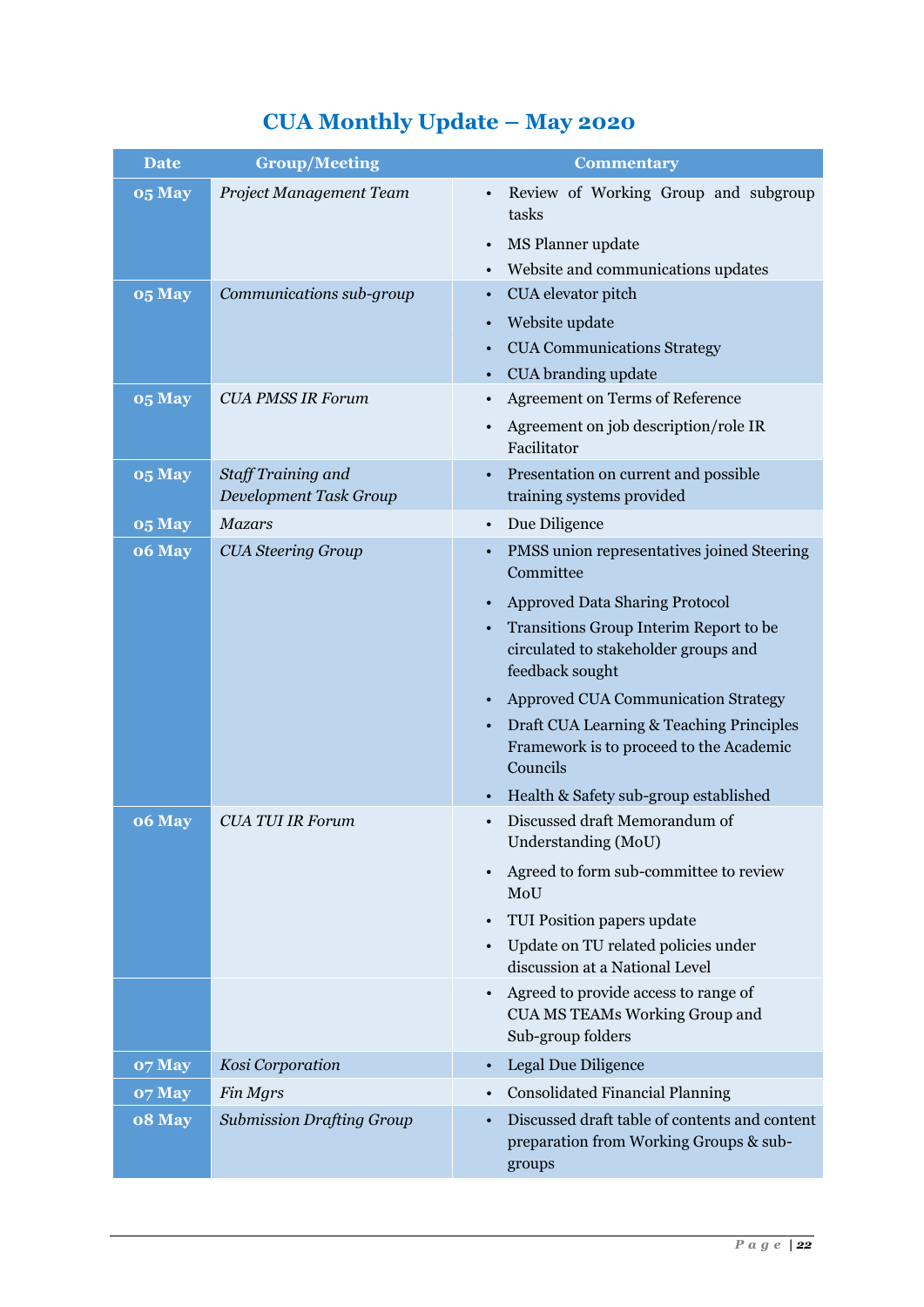| 12 May        | Corporate Governance & Data<br>Protection sub-group | Data Protection in current and future CUA<br>joint projects - need for DPIA identified                                                                                                                                                                                                                                     |
|---------------|-----------------------------------------------------|----------------------------------------------------------------------------------------------------------------------------------------------------------------------------------------------------------------------------------------------------------------------------------------------------------------------------|
| 12 May        | Staff Training and<br>Development Plan Task Group   | Draft structure agreed<br>$\bullet$                                                                                                                                                                                                                                                                                        |
| 12 May        | Learning & Teaching subgroup                        | Updates on sub-group priority tasks<br>$\bullet$<br><b>CUA LTA Principles and Strategic</b><br>Initiatives - to be sent to ACs<br><b>CUA Student Success Strategy</b><br>$\bullet$<br><b>Student Success Model GMIT</b><br>$\bullet$<br>National Forum Funded Projects<br>$\bullet$<br>Digital Profile Report INDEx Survey |
| 14 May        | International sub-group                             | Review of draft international framework<br>document<br>Scheduled<br>meetings<br>of<br>International<br>$\bullet$<br>Managers to review draft.<br>Discussion re: language policy<br>$\bullet$                                                                                                                               |
| 14 May        | Kosi Corporation                                    | Legal Due Diligence<br>$\bullet$                                                                                                                                                                                                                                                                                           |
| 14 May        | <b>Financial Managers</b>                           | First draft consolidated Financial Plan<br>$\bullet$<br>approved, subject to review by WG4                                                                                                                                                                                                                                 |
| <b>14 May</b> | Working Group 4 and Lead<br>Writer                  | Review of draft consolidated Financial Plan<br>$\bullet$                                                                                                                                                                                                                                                                   |
| <b>15 May</b> | <b>Submission Drafting Group</b>                    | Review of draft content, task assignment and<br>gap analysis                                                                                                                                                                                                                                                               |
| <b>15 May</b> | <b>Mazars</b>                                       | Due Diligence<br>$\bullet$                                                                                                                                                                                                                                                                                                 |
| <b>18 May</b> | CUA TUI Agenda Group                                | Discussion re: draft MoU and national<br>negations<br>• Review of Transition Group Interim Report<br>Scheduling of next CUA TUI IR Forum<br>$\bullet$<br>meeting                                                                                                                                                           |
| <b>19 May</b> | Student Services sub-group                          | Update Sub-group priority tasks<br>$\bullet$<br>Employability statements (subcommittee<br>$\bullet$<br>meeting scheduled for 26.05.20)<br><b>CUA Student Success Strategy</b><br>$\bullet$<br><b>CUA Student Services Framework</b><br>$\bullet$<br>Joint Student Charter<br>$\bullet$                                     |
| <b>19 May</b> | <b>Staff Training and</b><br>Development Task Group | Feedback re first draft from DC considered                                                                                                                                                                                                                                                                                 |
| 20 May        | <b>Working Group 2</b>                              | Discussion on future of research gateways in<br>$\bullet$<br>a TU environment<br>Update on progress of research sections of<br>$\bullet$<br>submission document                                                                                                                                                            |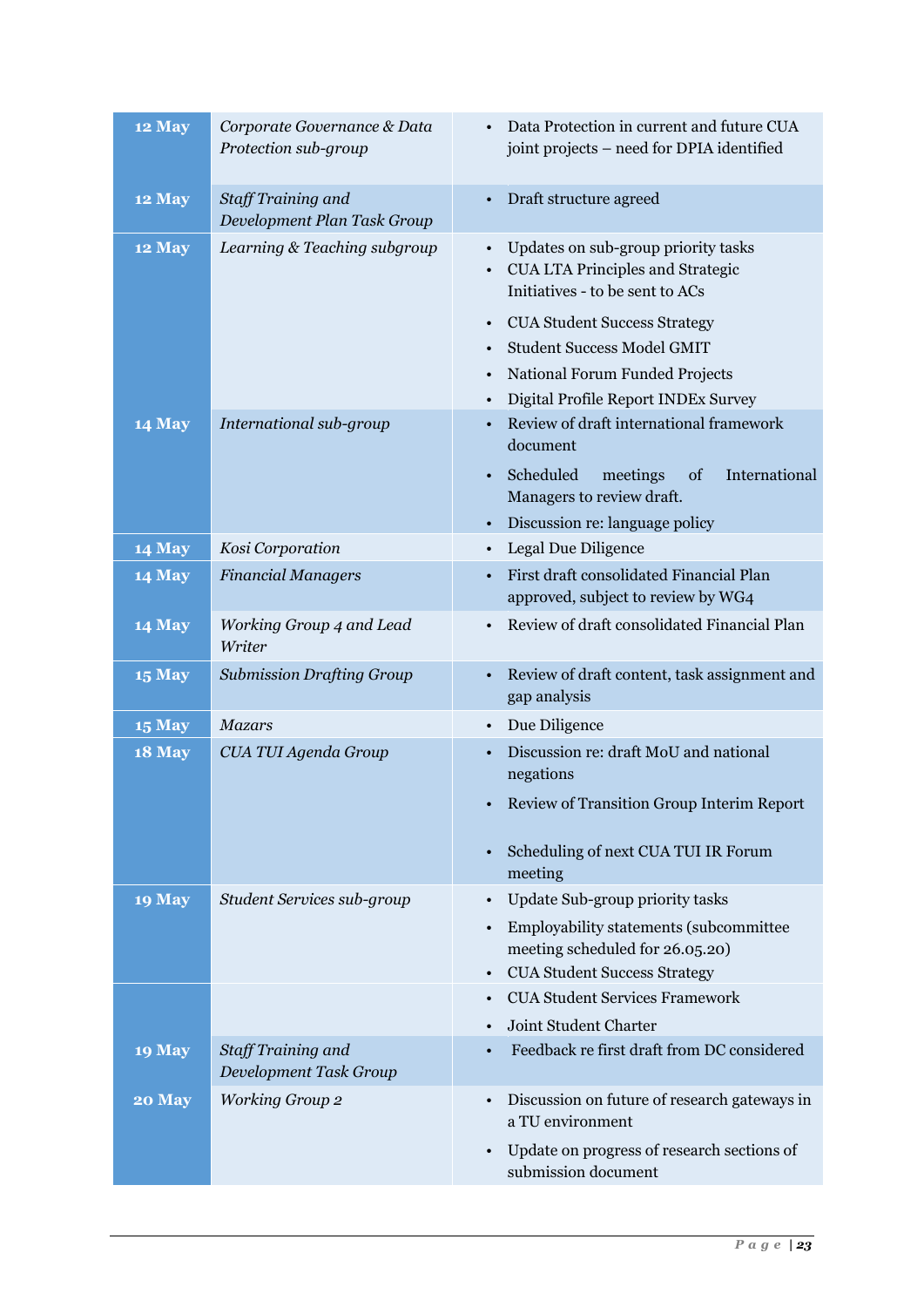|               |                                                | Embassy of Good Science overview<br>Ethical approval for joint CUA research<br>$\bullet$<br>projects<br>ToRs agreed for EKE subgroup<br>Agreement to circulate research outputs<br>survey to inform submission document                                                                                                                                                                                                                                                                                                                                                                                                                        |
|---------------|------------------------------------------------|------------------------------------------------------------------------------------------------------------------------------------------------------------------------------------------------------------------------------------------------------------------------------------------------------------------------------------------------------------------------------------------------------------------------------------------------------------------------------------------------------------------------------------------------------------------------------------------------------------------------------------------------|
| 20 May        | <b>Working Group 4</b>                         | HMcG nominated as VP Sponsor for Health<br>$\bullet$<br>& Safety Sub-group<br>Recommendation re: allocation of additional<br>resources to support the work of Estates and<br>IT SG submitted to WG1 for consideration<br>Meeting with Transition Group<br>$\bullet$<br>requested to consider representation of<br><b>PMSS</b> staff<br>Due Diligence projects discussed<br>$\bullet$<br>VP Sponsor to attend June Sub-groups<br>$\bullet$<br>to discuss prioritisation of tasks in workplans<br>SH to attend June meeting to provide update<br>$\bullet$<br>from CUA IR Fora<br>Recommendation from DPOs re CUA<br>RPL portfolio tool endorsed |
| 21 May        | Staff Training and<br>Development Task Group   | Draft refined and submitted to Drafting<br>Committee                                                                                                                                                                                                                                                                                                                                                                                                                                                                                                                                                                                           |
| 21 May        | <b>Students Union sub-group</b>                | Update on SU TU tender re: future funding &<br>structure<br>Update on draft SU TU Constitution<br>document<br>Review of CUA handover to new SU officers                                                                                                                                                                                                                                                                                                                                                                                                                                                                                        |
| <b>21 May</b> | Heads of School/Faculty                        | Review draft Terms of Reference for CUA<br>Heads of School/Faculty group                                                                                                                                                                                                                                                                                                                                                                                                                                                                                                                                                                       |
| 21 May        | Working Group 3 & iNOTE<br>Work Package 1 Team | Review of CUA Blended and Online<br>Learning Policy Framework Draft<br>Document                                                                                                                                                                                                                                                                                                                                                                                                                                                                                                                                                                |
| 21 May        | <b>Working Group 3</b>                         | Review of draft CUA Marks and Standards<br>$\bullet$<br>document                                                                                                                                                                                                                                                                                                                                                                                                                                                                                                                                                                               |
| <b>22 May</b> | <b>Submission Drafting Group</b>               | Review of draft content, task assignment and<br>gap analysis                                                                                                                                                                                                                                                                                                                                                                                                                                                                                                                                                                                   |
| <b>26 May</b> | Enterprise & Knowledge<br>Exchange Subgroup    | Workplan demonstrated<br>$\bullet$<br>ToRs agreed with minor addition<br>٠<br>Agreement to map innovation clusters<br>$\bullet$<br>Discussion on future branding<br>$\bullet$<br>Input on Research Output survey<br>Discussion on prioritisation of future tasks in<br>٠<br>advance of submission                                                                                                                                                                                                                                                                                                                                              |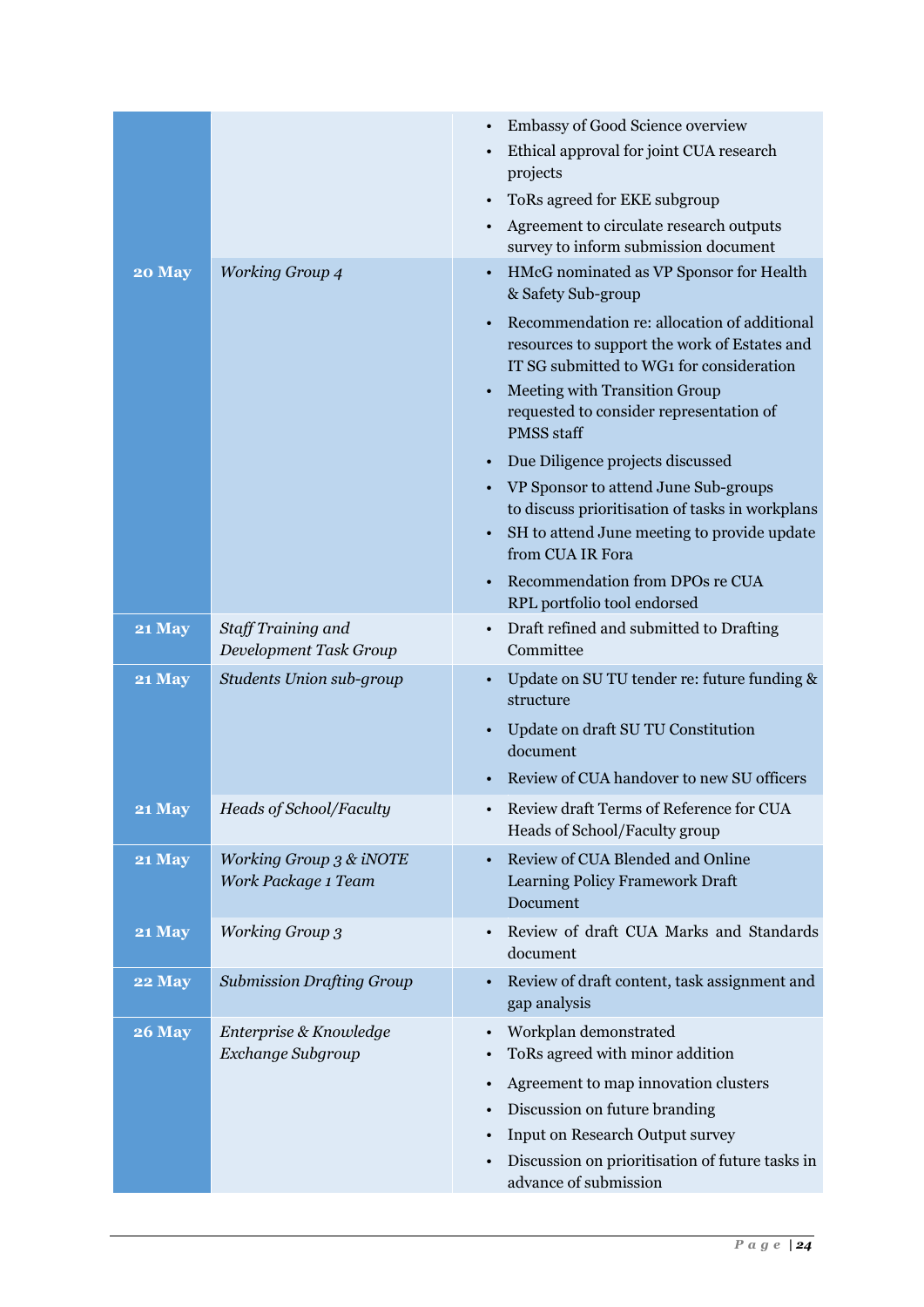| <b>26 May</b> | <b>Working Group 4</b>                       | Draft Consolidated Financial Planning<br>$\bullet$<br>approved<br>JF to represent WG4 on CUA TUI Forum<br>$\bullet$<br>Tender required for 'dry run' audit<br>L <sub>10</sub> equivalences process<br>Preparatory meetings for June meetings of<br>$\bullet$<br>Sub-groups to be scheduled |
|---------------|----------------------------------------------|--------------------------------------------------------------------------------------------------------------------------------------------------------------------------------------------------------------------------------------------------------------------------------------------|
| <b>26 May</b> | Heads of School & Careers<br><b>Officers</b> | Review draft CUA Employability Statement<br>document                                                                                                                                                                                                                                       |
| <b>27 May</b> | <b>Mazars</b>                                | Due Diligence<br>$\bullet$                                                                                                                                                                                                                                                                 |
| <b>27 May</b> | VP Fin (GMIT) & ITS PM                       | Review workplans for relevant Subgroups<br>Agree agenda for June meetings<br>$\bullet$                                                                                                                                                                                                     |
| <b>28 May</b> | VP Fin (ITS) & ITS PM                        | Review workplans for relevant Subgroups<br>Agree agenda for June meetings                                                                                                                                                                                                                  |
| <b>28 May</b> | Heads of School/Faculty Group                | Review of Level 10 Equivalencies Template<br>$\bullet$<br>Agreement on group's Terms of Reference<br>$\bullet$                                                                                                                                                                             |
|               |                                              | Discussion on future faculty structure<br>$\bullet$                                                                                                                                                                                                                                        |
|               |                                              | Update draft CUA Employability Statement<br>document                                                                                                                                                                                                                                       |
|               |                                              | Discussion re: implications of Covid-19 and<br>preparations for next academic year                                                                                                                                                                                                         |
| <b>29 May</b> | <b>Submission Drafting Group</b>             | Review of draft content, content editing and<br>gap analysis                                                                                                                                                                                                                               |

**Note:** CUA Working Group 1 (CUA Presidents, Chair CUA Steering Group and Executive Project Lead) meet on a weekly basis.

### **CUA Project Management Team**

- Dr Seán Duffy, Executive Project Lead, sean.duffy@cualliance.ie
- Anne-Marie McCormack, Data Analyst, AnneMarie.McCormack@cualliance.ie
- Colm McVeigh, CUA Administrator, CUA Office and IT Sligo, colm.mcveigh@cualliance.ie
- Ann Higgins, CUA Project Manager IT Sligo, higgins.ann@itsligo.ie
- Dr Shirley Wrynn, CUA Project Manager GMIT, shirley.wrynn@cualliance.ie
- Dr Seán Duffy, CUA Project Manager LYIT, sean.duffy@lyit.ie
- Catherine McNally, LYIT CUA Administrator, catherine.mcnally@lyit.ie
- Tracy Madden, GMIT CUA Administrator, tracy.madden@cualliance.ie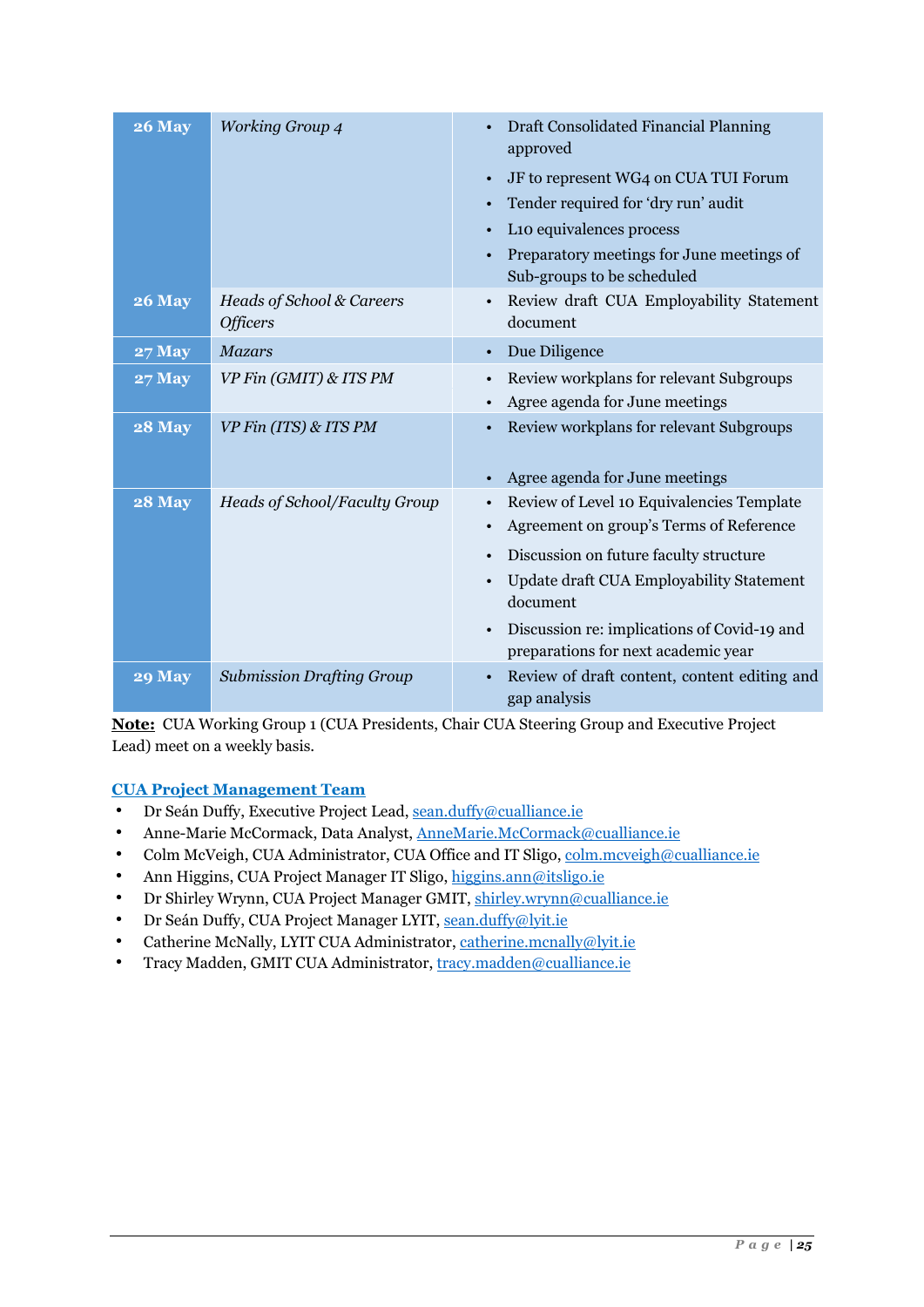### **CUA Monthly Update – July and August 2020**

| <b>Date</b> | <b>Group/Meeting</b>                                                | <b>Commentary</b>                                                                                                                                                                                                                                                                                                                                                                                                                                                                          |
|-------------|---------------------------------------------------------------------|--------------------------------------------------------------------------------------------------------------------------------------------------------------------------------------------------------------------------------------------------------------------------------------------------------------------------------------------------------------------------------------------------------------------------------------------------------------------------------------------|
|             |                                                                     |                                                                                                                                                                                                                                                                                                                                                                                                                                                                                            |
| 03 July     | CUA TUI MoU Sub-group                                               | Reviewed draft MoU document<br>$\bullet$                                                                                                                                                                                                                                                                                                                                                                                                                                                   |
| 08 July     | Working Group 1 and<br><b>Chairs CUA Governing</b><br><b>Bodies</b> | Reviewed progress of CUA TU project to date<br>$\bullet$<br>Discussed Joint CUA Governing Body<br>$\bullet$<br>Sub-committee meeting<br>$\bullet$<br>Agreed date of first meeting of above group<br>(01 September 2020)                                                                                                                                                                                                                                                                    |
| 08 July     | <b>CUA EduCampus</b>                                                | Initial meeting - Finance and IT<br>$\bullet$                                                                                                                                                                                                                                                                                                                                                                                                                                              |
| 09 July     |                                                                     | <b>Consolidation Project Approach</b><br>$\bullet$<br>Initial meeting - HRM and Payroll<br>$\bullet$                                                                                                                                                                                                                                                                                                                                                                                       |
|             | <b>CUA EduCampus</b>                                                | <b>Consolidation Project Approach</b><br>$\bullet$                                                                                                                                                                                                                                                                                                                                                                                                                                         |
| 09 July     | Enterprise & Knowledge<br>Exchange Sub-group                        | Reviewed 'Research in the CUA TU'<br>$\bullet$<br>document and identified need for Enterprise<br>Development subsection<br>Agreed additional contribution to be included<br>by Incubation Managers and Tech Gateway<br>Managers will be a separate document<br>initially<br>Oral report of Innovation Centre Managers<br>meeting delivered in context of CUA overlap<br>Update on progress on EKE topics for TU<br>$\bullet$<br>Submission document<br>Agreement to produce a CUA Draft IP |
|             |                                                                     | Policy<br>$\bullet$                                                                                                                                                                                                                                                                                                                                                                                                                                                                        |
| 10 July     | <b>Students Union Sub-group</b>                                     | CUA SU Managers joined the sub-group<br>$\bullet$<br>Reviewed progress to date<br>$\bullet$<br>Agreed to proceed with review of SU future<br>$\bullet$<br>structures and funding                                                                                                                                                                                                                                                                                                           |
| 14 July     | Project Management Team                                             | Reviewed progress to date<br>Prepared CUA calendar to end 2020<br>Reviewed work plan, website updates, staff<br>$\bullet$<br>portal<br>Agreed meeting schedule<br>$\bullet$                                                                                                                                                                                                                                                                                                                |
| 14 July     | PMs and EduCampus                                                   | Project Governance<br>$\bullet$<br>Discuss Business Process Alignment and<br>$\bullet$<br>priority issues                                                                                                                                                                                                                                                                                                                                                                                  |
| 15 July     | <b>CUA EduCampus</b>                                                | Initial meeting - Finance Management<br>$\bullet$<br>System<br><b>Consolidation Project Approach</b><br>$\bullet$                                                                                                                                                                                                                                                                                                                                                                          |
| 16 July     | CUA TUI MoU Sub-group                                               | Completed first review of draft MoU<br>$\bullet$<br>Discussed related issues<br>$\bullet$                                                                                                                                                                                                                                                                                                                                                                                                  |
| 24 July     | <b>HEA TURN Funding</b>                                             | Discussion re: Technological University<br>$\bullet$<br>Transformation Funding (TUTF) call                                                                                                                                                                                                                                                                                                                                                                                                 |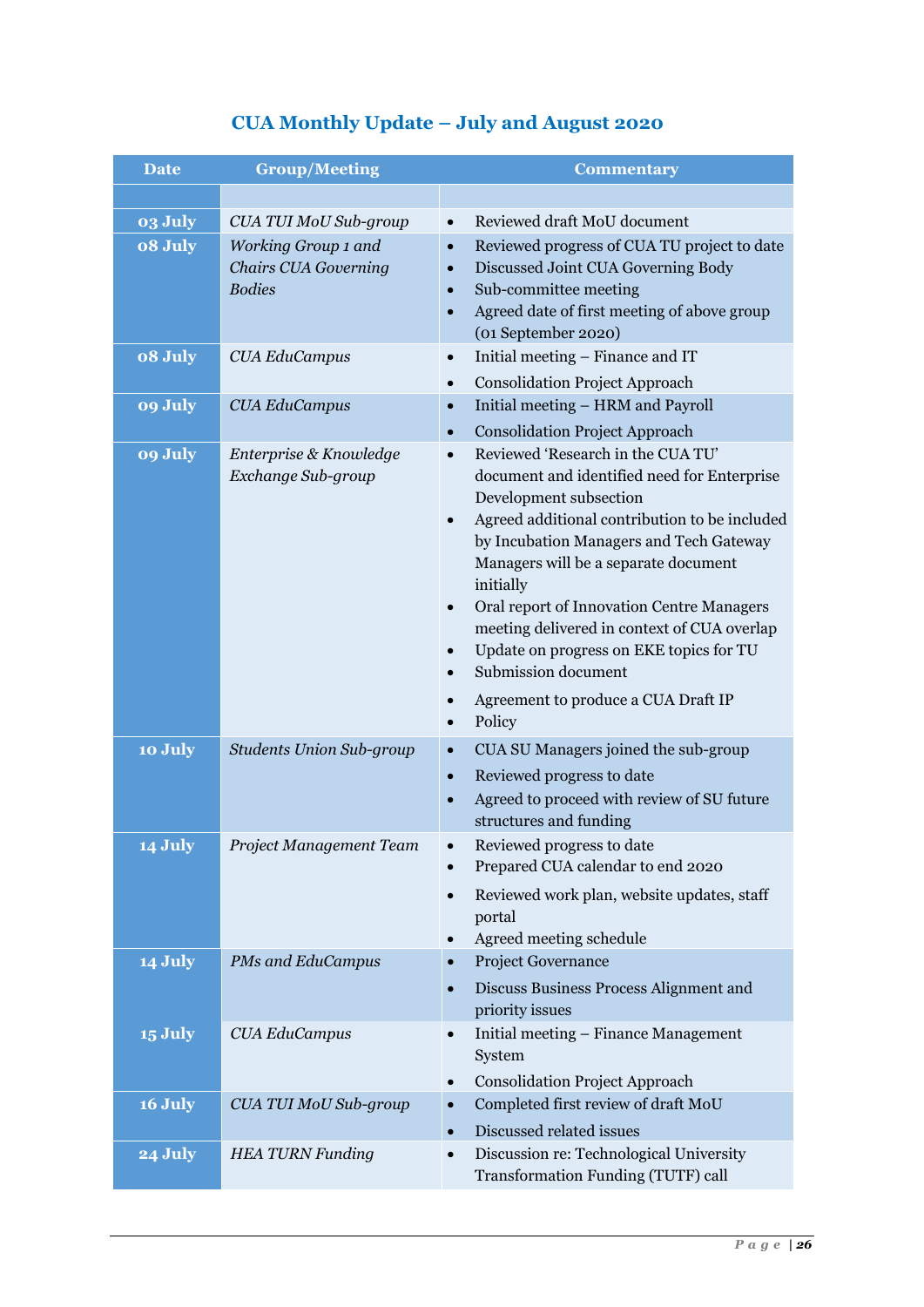| <b>On-going</b>  | Due Diligence Process           | Colleagues including VP Fin and relevant<br>CSMs involved in Due Diligence process<br>throughout July/August |
|------------------|---------------------------------|--------------------------------------------------------------------------------------------------------------|
| 27 July          | <b>Working Group 2</b>          | Review of progress on 'RIE in the CUA TU'<br>$\bullet$<br>document.                                          |
|                  |                                 | Agreement reached on the best method of<br>integrating further updates                                       |
|                  |                                 | Agreement reached on approach to overview<br>of Research Centres and QA in Research                          |
|                  |                                 | Agreement to review available<br>existing<br>$\bullet$<br>datasets for inclusion in document                 |
| 29 July          | Health and Safety SG            | Terms of Reference agreed<br>$\bullet$                                                                       |
|                  |                                 | Draft Work plan considered<br>$\bullet$                                                                      |
| <b>13 August</b> | <b>CUA HEA TUTF Call</b>        | Meeting to discuss TUTF application<br>$\bullet$                                                             |
| 25 August        | Project Management Team         | Reviewed progress to date<br>$\bullet$                                                                       |
|                  |                                 | Confirmed arrangements for Joint GB Sub<br>$\bullet$                                                         |
|                  |                                 | Committee meeting                                                                                            |
|                  |                                 | Agreed Agenda items for Communication                                                                        |
|                  |                                 | Sub-group                                                                                                    |
|                  |                                 | Discussion re: Submission process<br>$\bullet$                                                               |
|                  |                                 | Discussion re: 'Dry Run' Audit<br>$\bullet$                                                                  |
| 27 August        | <b>Students Union Sub-group</b> | Update on SU external review/audit<br>$\bullet$                                                              |
|                  |                                 | Discission on development of SU TU<br>$\bullet$                                                              |
|                  |                                 | Constitution                                                                                                 |
|                  |                                 | Agreement on engagement plan with wider<br>student body                                                      |
|                  |                                 | Agreed meeting dates and date for meeting                                                                    |
|                  |                                 | with Working Group 1                                                                                         |
| 28 August        | Working Group 1 (in person      | Review of TU Vision and Mission                                                                              |
|                  | meeting Letterkenny)            | Work Plan (Sep - Dec 2020)<br>$\bullet$                                                                      |
|                  |                                 | Engagement (internal & external)<br>$\bullet$                                                                |
| 31 August        | Communications Subgroup         | Review of Communications Plan External<br>$\bullet$<br>Engagement                                            |
|                  |                                 | Website FAQs in conjunction with PMSS<br>$\bullet$<br>representatives                                        |
|                  |                                 | Presentation from MTU's<br>$\bullet$                                                                         |
|                  |                                 | Communication and Change Management<br>$\bullet$<br>Project Leader                                           |

#### **Notes:**

- [1] CUA Working Group 1 (CUA Presidents, Chair CUA Steering Group and Executive Project Lead) meet on a weekly basis.
- [2] CUA Project Management Team meet on a weekly basis.

### **CUA Project Management Team**

• Dr Seán Duffy, Executive Project Lead, sean.duffy@cualliance.ie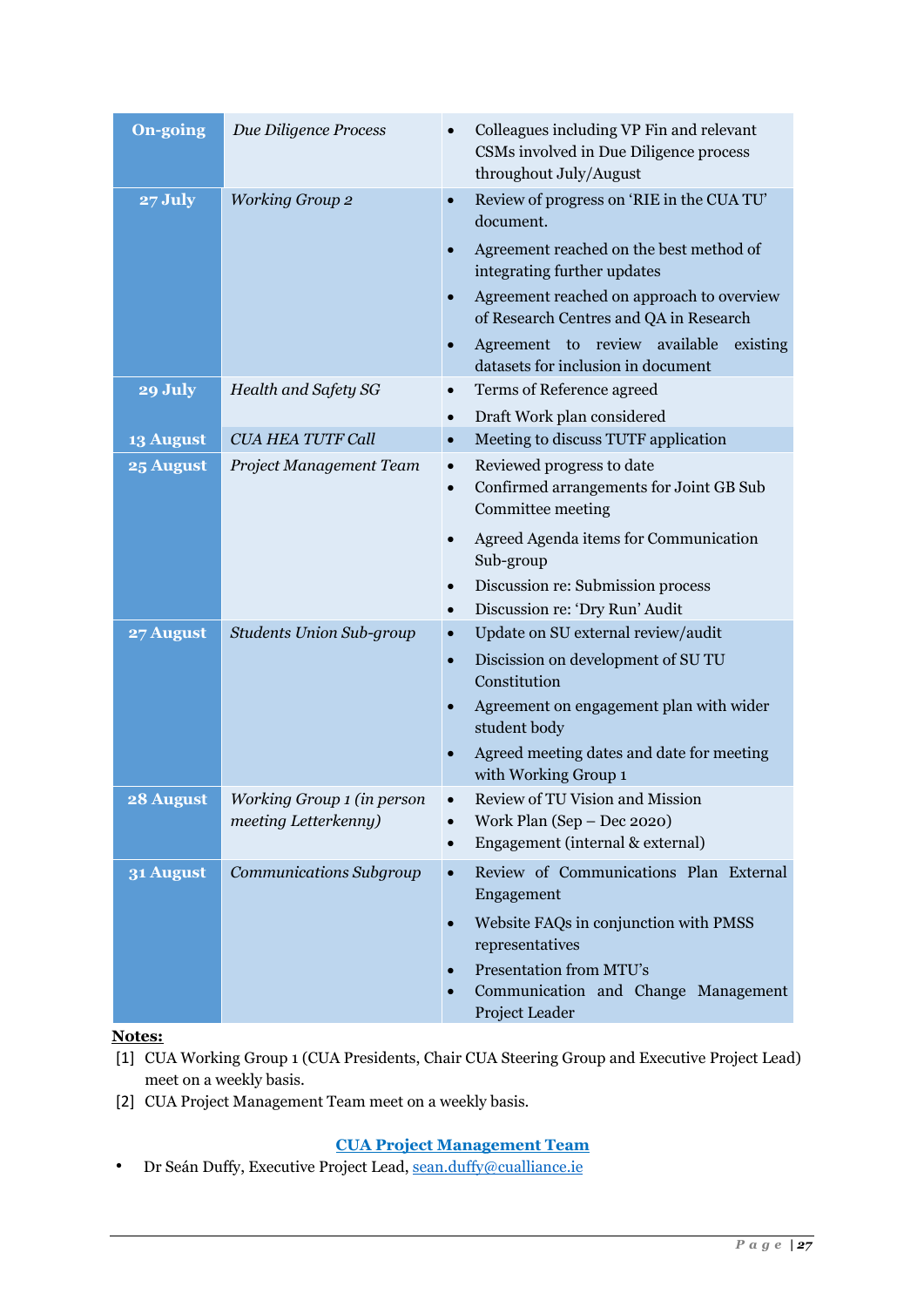- Anne-Marie McCormack, Data Analyst, AnneMarie.McCormack@cualliance.ie
- Colm McVeigh, CUA Administrator, CUA Office and IT Sligo, colm.mcveigh@cualliance.ie
- Ann Higgins, CUA Project Manager IT Sligo, higgins.ann@itsligo.ie
- Dr Shirley Wrynn, CUA Project Manager GMIT, shirley.wrynn@cualliance.ie
- Catherine McNally, LYIT CUA Administrator, catherine.mcnally@lyit.ie
- Tracy Madden, GMIT CUA Administrator, tracy.madden@cualliance.ie